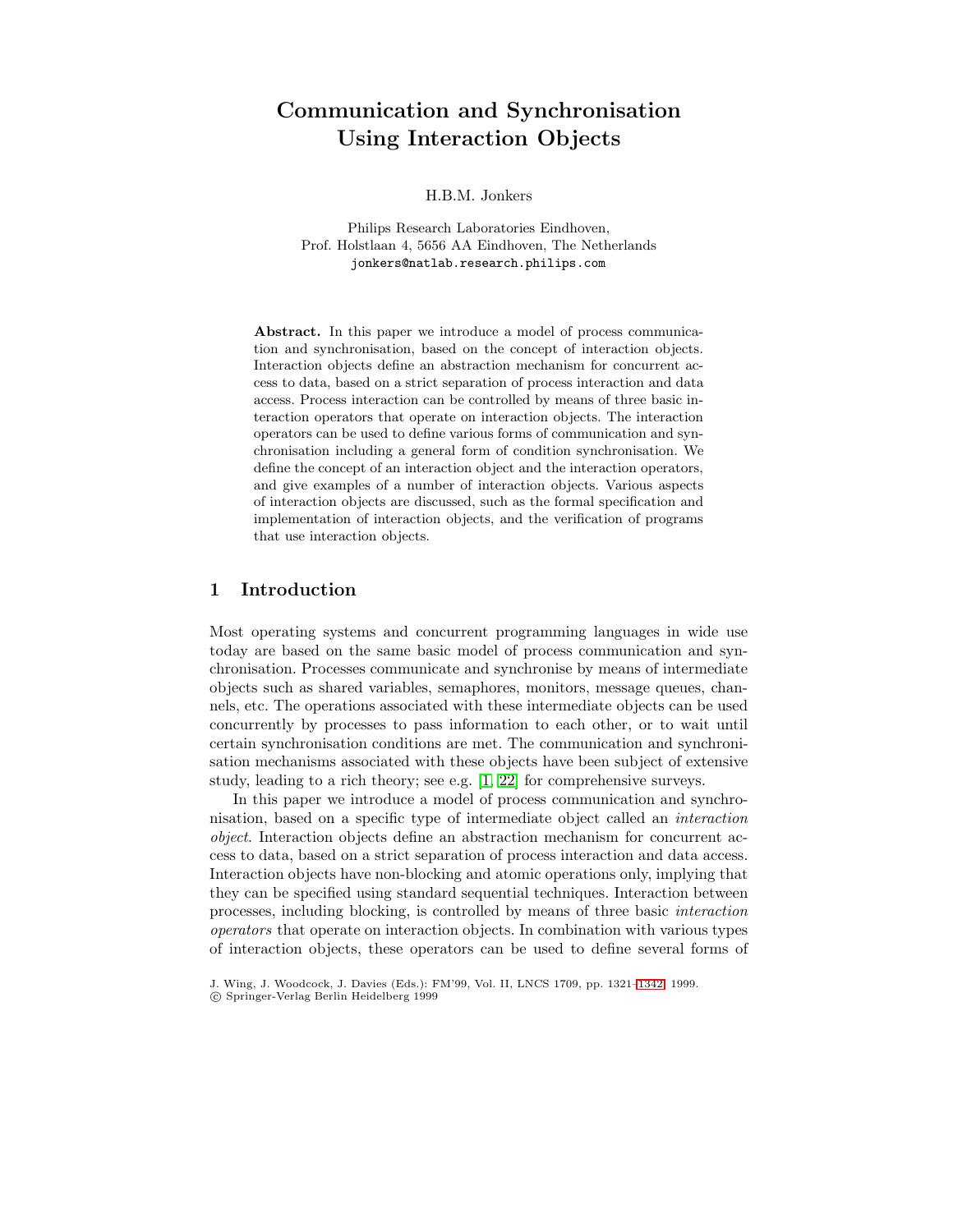communication and synchronisation, including a general form of condition synchronisation.

As we will argue in the paper, programming with interaction objects and interaction operators helps in minimising and making explicit the interference in concurrent programs, and thereby in reducing their complexity. This argument is supported by practical experience with the CoCoNut software component [\[16\]](#page-21-3) that has been used in several applications in Philips. CoCoNut provides a full implementation of the programming model discussed in this paper and includes a collection of ready-made interaction objects.

This paper consists of two main parts. In the first part, Section [2,](#page-1-0) we define the basic concepts such as the interaction point, interaction object and interaction operator, and give an example of an interaction object. In the second part, Section [3,](#page-10-0) we deal with various aspects of the use of interaction objects, such as how to specify and implement them, and how to verify programs that use interaction objects. In Section [4](#page-19-0) we compare interaction objects with related approaches.

The concept of an interaction object, as defined in this paper, originated from work on the SPRINT method [\[15,](#page-21-4) [8\]](#page-21-5). It should not be confused with the concept of an interaction object as used in the context of user interfaces, where it refers to a user-interface widget. In order to distinguish the two, the first type of objects can be characterised as *process* interaction objects and the second type as *computer-human* interaction objects.

# <span id="page-1-0"></span>**2 Basic Concepts**

### **2.1 Objects and Processes**

We consider systems consisting of two types of entities: passive *objects* and active *processes*. An object consists of a collection of *variables* and a set of *operations*. The sets of variables of objects are disjoint. In any given state of the system a variable has a certain *value*. The values of all variables of an object define the *state* of the object. The state of an object can only be inspected or changed by means of the operations associated with the object. An operation of an object accesses the variables of that object only. An operation is said to be *enabled* if its precondition is true and *disabled* if its precondition is false.

A process is an autonomous sequential activity that operates on objects, i.e., it may inspect and change the values of variables using the operations associated with the objects. Each process has a *domain* defining the *local variables* of the process. The domains of processes are *disjoint*. Variables not in the domain of any process are referred to as *global variables*.

The operations of objects are divided into two classes: *access operations* and *interaction operations*. An access operation of an object *X* is an operation that, when called by a process *P*, will access variables of *X* in the domain of *P* only. Since process domains are disjoint, processes can never interfere by calling access operations. An interaction operation of an object *X* is an operation that, when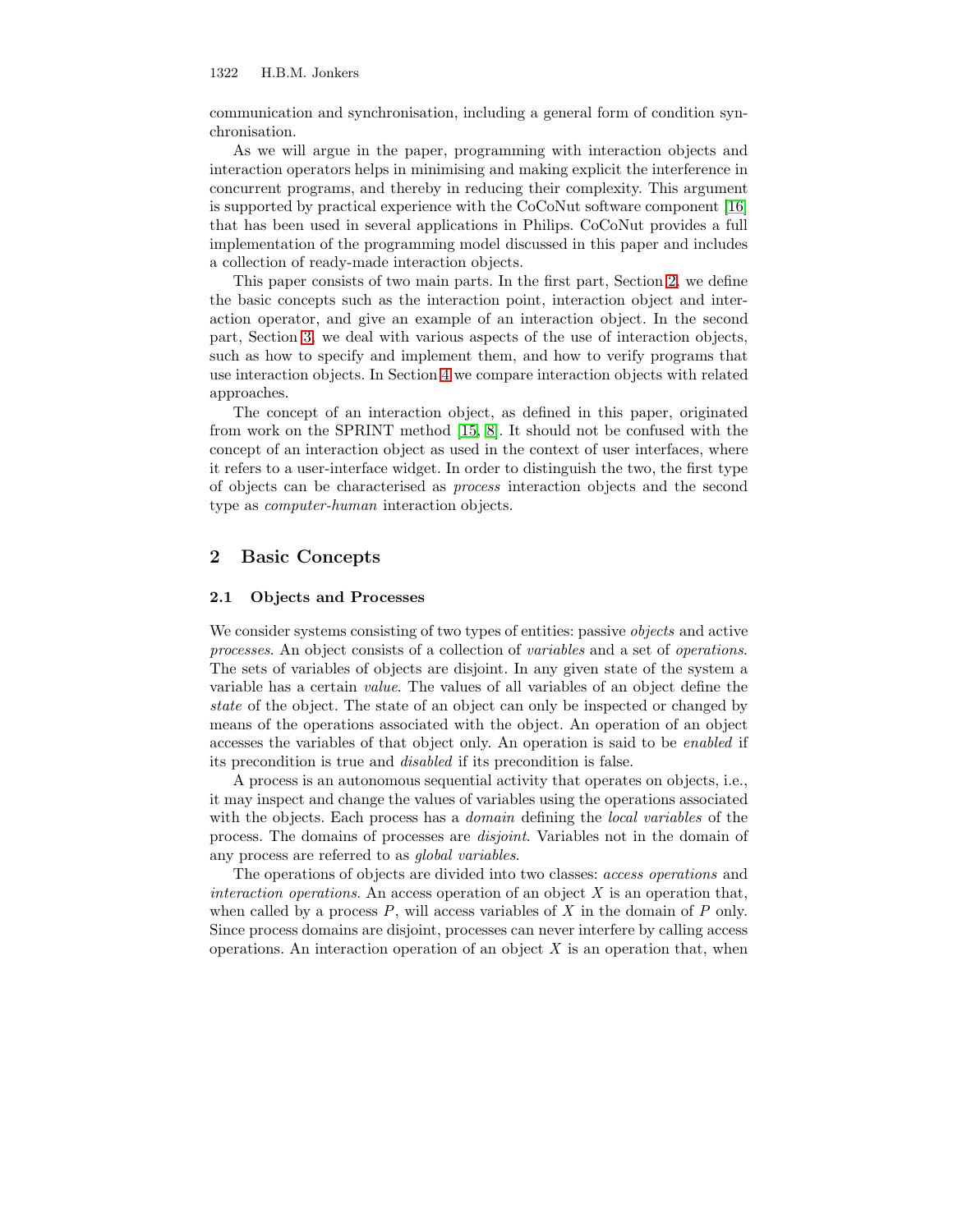called by a process *P*, may access variables of *X* outside the domain of *P*, i.e., global variables or variables in the domains of other processes.

Objects and processes partition the set of variables orthogonally, as illustrated in Figure [1.](#page-2-0) In this and other figures, objects are represented by rectangles, processes by ellipses, variables by small rounded rectangles and operations by arrows. The variables associated with an object may be contained in different processes. For example, the variables  $v_1$  and  $v_3$  of object  $X$  are contained in the domains of processes *P* and *Q*, respectively. Likewise, the variables associated with a process may be part of different objects. For example, the variables  $v_3$ and *v*<sup>5</sup> from the domain of *Q* are contained in the objects *X* and *Y* , respectively. There may also be variables that are not contained in any process, such as the global variable  $v_2$  of X, or in any object, such as the internal variable  $v_4$  of  $Q$ .



<span id="page-2-0"></span>**Fig. 1.** Objects and Processes

#### **2.2 Interaction Points**

In the model defined above, all interaction between processes occurs by means of interaction operations of objects. Most existing communication and synchronisation mechanisms such as monitors, channels, pipes, etc., can be viewed as objects with interaction operations. For example, a message queue, as supported by most operating systems, can be seen as an object containing one global variable (a message buffer) and two interaction operations: *send* and *receive* (see Figure [2\)](#page-2-1).



<span id="page-2-1"></span>**Fig. 2.** Message Queue

We define an *interaction point* as a point in the code or execution of a process where the process interacts with other processes, i.e., where it potentially *influences* the behaviour of other processes (*outgoing* interaction point) or *is* potentially *influenced by* other processes (*incoming* interaction point). We use the word "potentially" because the influence of an action of one process on another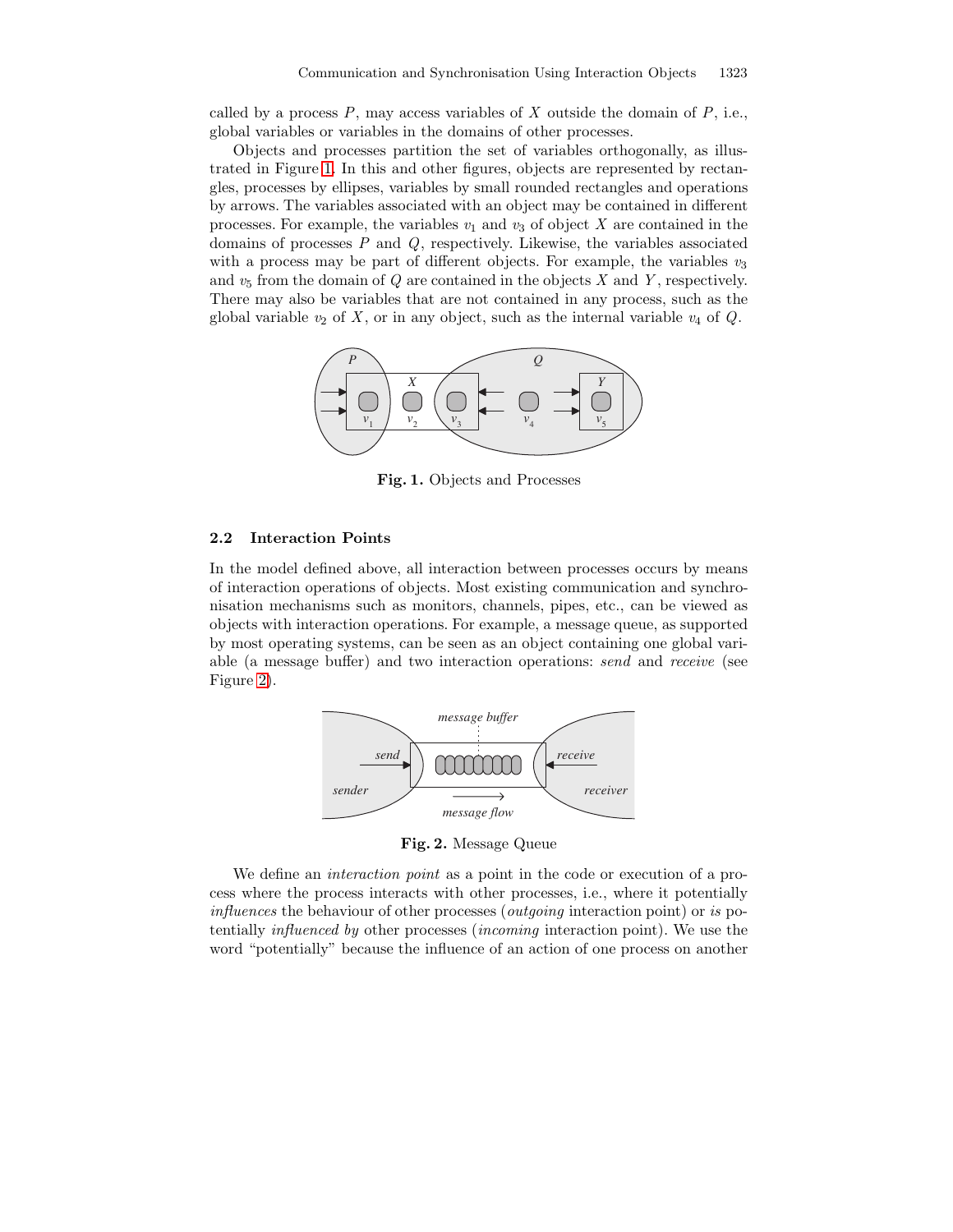may be indirect or may depend on dynamic conditions. For example, calling a *send* operation of a message queue introduces an outgoing interaction point in the sender process. The receiver process will only be influenced by this when it calls the *receive* operation of the message queue, introducing an incoming interaction point in the receiver process. There may even be no influence at all if the receiver process chooses to ignore the message queue.

A *synchronisation point* is a special type of incoming interaction point where the *progress* of a process is influenced by other processes, i.e., where the process may *block*. Calling the *receive* operation of a message queue will typically introduce a synchronisation point: if the message queue is empty, the receiver will block until a message is put into the queue by the sender. If the message queue is bounded, a *send* operation could also introduce a synchronisation point in addition to an outgoing interaction point: if the message queue is full, the sender will block until the receiver removes a message from the queue.

The complexity of concurrent programs is closely related to the number of interaction points contained in them. Even a relatively small number of interaction points can give rise to a very large number of interleavings of process actions, making it hard to establish the correctness of such programs. It is therefore important to keep the number of interaction points as small as possible, i.e., to achieve as much decoupling of processes as possible. The mechanisms referred to above only support this to a certain extent, since most operations of monitors, channels, etc., contain interaction points. This is even true for those operations that read information only. For example, an operation of a message queue that allows the receiver to determine the number of messages in the queue introduces an incoming interaction point in the receiver, since the number of messages in the queue may be influenced by the sender.

The model introduced in this paper takes a rather drastic approach in curtailing the number of interaction points. It limits process interaction to three general *interaction operators* which can be used to insert explicit interaction points in the process code. Process code not containing any of these interaction operators will not contain interaction points. The key to this approach is the concept of an interaction object, as defined in the next section.

### **2.3 Interaction Objects**

An interaction object *X* is an object satisfying the following requirements:

- 1. All operations of *X* are non-blocking and atomic.
- 2. The variables of *X* consist of the following disjoint subsets per process *P*:
	- (a)  $in_{X,P}$ : the *input variables* of *X* for *P*, which are local variables of *P*.
	- (b)  $iav_{X,P}$ : the *interaction variables* of X for P, which are global variables.
	- (c) *out*<sub>X,P</sub>: the *output variables* of *X* for *P*, which are local variables of *P*.
- 3. *X* has exactly two interaction operations:
	- (a)  $commit_X$ , which has no parameters. The call of  $commit_X$  from a process *P* will be denoted as *commit<sub>X</sub>*,  $_P$ . It accesses variables in  $in_{X,P} \cup iav_{X,P}$ only, modifies variables in  $iav_{X,P}$  only, and disables itself.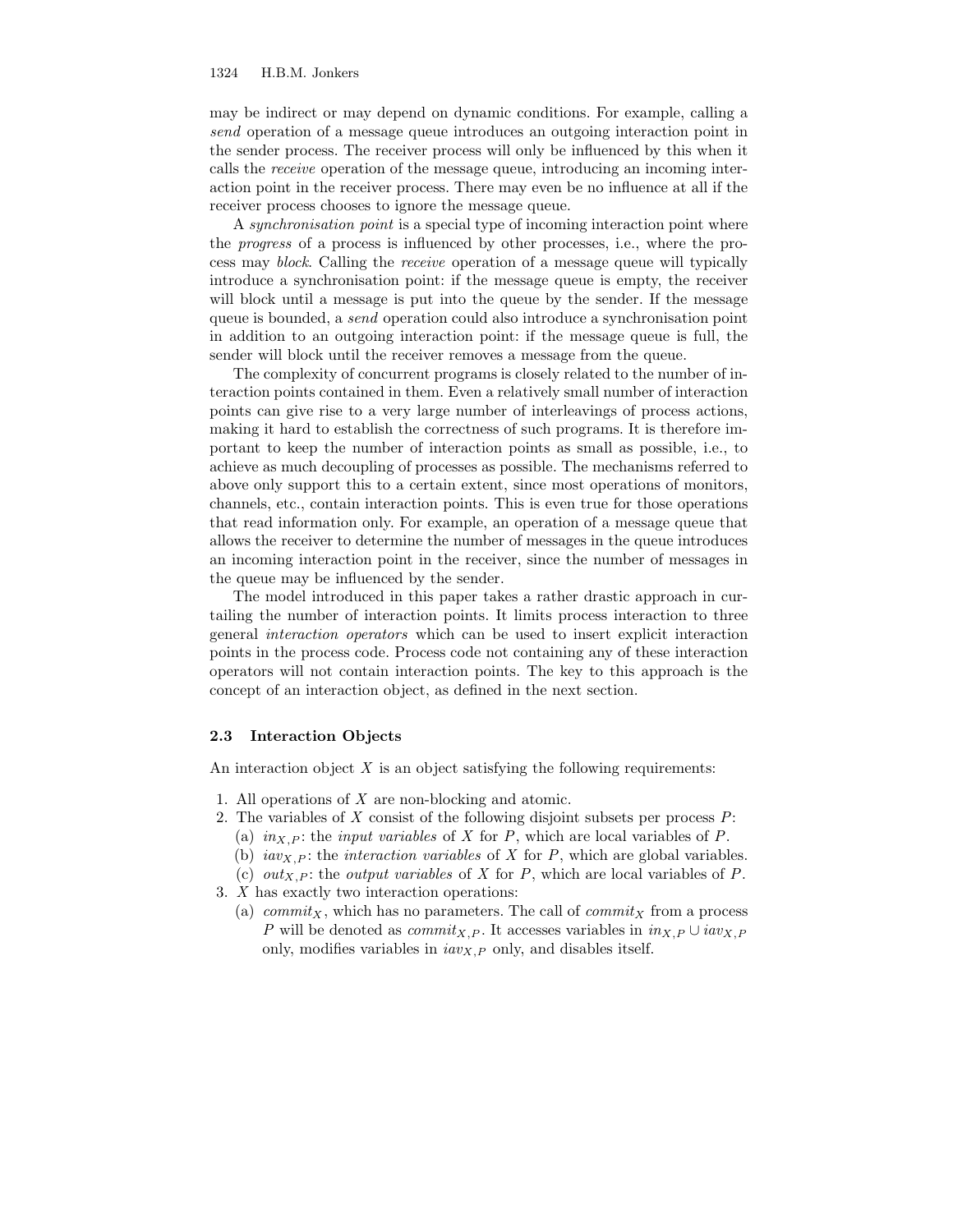(b)  $sync<sub>X</sub>$ , which has a process as its parameter. The call of  $sync<sub>X</sub>$  from a process P with parameter  $Q$  will be denoted as  $sync_{X,P,Q}$ . It accesses variables in  $i\alpha v_{X,Q} \cup \text{out}_{X,P}$  only, modifies variables in  $\text{out}_{X,P}$  only, and disables itself.

The *commit* and *sync* operations of interaction objects will be represented in diagrams by curved arrows as indicated in Figure [3.](#page-4-0)



<span id="page-4-0"></span>**Fig. 3.** Commit and Sync Operations

The following remarks can be made about the requirements listed above:

- Item 1: This requirement implies that operations of interaction objects do not contain synchronisation points. It also implies that interaction objects can be fully specified using classical pre- and post-condition techniques.
- Item 2: Input and output is seen from the point of view of interaction objects rather than processes. That is, the input and output variables provide input to and output from an interaction object. The interaction variables are the intermediaries between input and output variables.
- Item 3a:  $commit_{X,P}$  can be seen as an action that "commits" a local state change of *P* by making its effect visible in the interaction variables  $iav_X p$ , thus introducing an *outgoing* interaction point in *P*. The self-disabling requirement reflects the fact that there is no sense in committing a local state change twice if the local state has not changed. The only way  $commit_{X,P}$ can be enabled after being disabled is by calls of access operations of *X* by *P*, modifying the variables in  $in_{X,P}$ .
- Item 3b:  $sync_{X.P.Q}$  can be seen as an action that "synchronises" the local state of *P* with the state of the interaction variables  $iav_{X,Q}$ , thus introducing an *incoming* interaction point in *P*. The self-disabling requirement reflects the fact that there is no sense in synchronising twice to a global state change if the global state has not changed. The only way  $\textit{sync}_{X,P,Q}$  can be enabled after being disabled is by calls of  $commit_{X,Q}$  modifying the variables in  $iav_{X,Q}$ .

In the remainder of this paper we will use the definition of an interaction object in a somewhat more liberal way. An object is an interaction object if its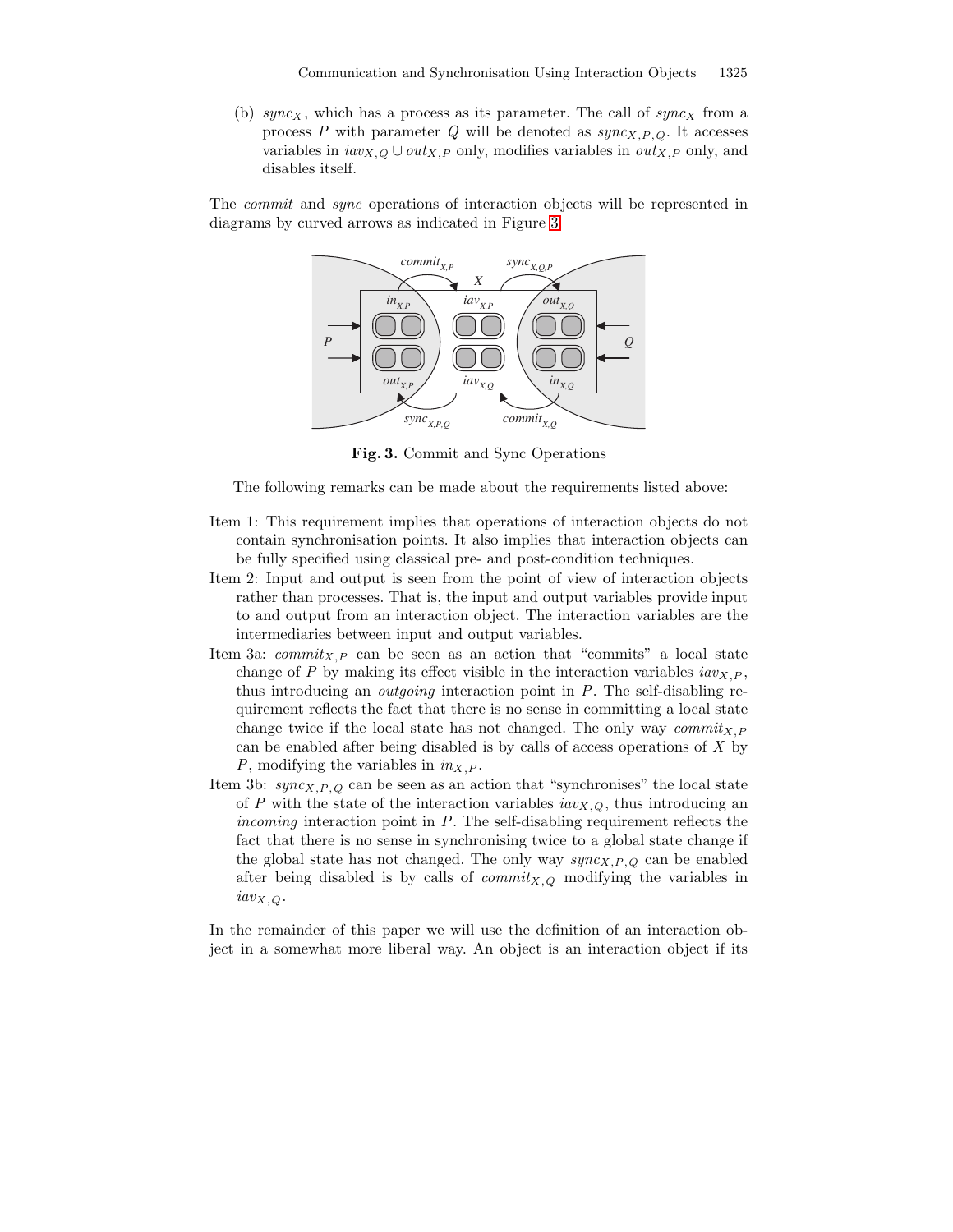representation in terms of variables can be turned into a behaviourally equivalent representation satisfying the above requirements. This approach is justified because objects are fully encapsulated: they can be accessed by means of operations only. It does not matter which variables are used to represent the object, as long as the external behaviour of the object remains the same. This freedom can often be used to write more natural specifications of interaction objects. The disadvantage is that we may have to prove behavioural equivalence of specifications; we will use standard data transformation techniques to do this (see Section [3.2\)](#page-11-0).

We will assume, from now on, that processes interact by means of interaction objects only. Other types of objects are not relevant in the context of this discussion and will be ignored.

### <span id="page-5-0"></span>**2.4 Example of an Interaction Object**

As a simple example of interaction objects we consider *observers*. An observer is an interaction object that allows one process, the *reader*, to observe the value of a variable that is changed concurrently by another process, the *writer*. An observer is similar to a shared variable except that write and read operations are "cached", with the cache being controlled by *commit*s and *sync*s. Both the writer and the reader have a cached copy of the shared variable. The writer writes to its own cached copy of the variable. These changes will not become externally visible until the writer performs a *commit* on the observer. The reader reads from its cached copy and will not see any changes until it performs a *sync* on the observer.

Conceptually, an observer *X* contains three variables: an input variable *wv*, an interaction variable *iv*, and an output variable *rv*. More precisely:

$$
in_{X,P} = \textbf{if } P = writer \textbf{ then } \{wv\} \textbf{ else } \emptyset
$$
  

$$
iav_{X,P} = \textbf{if } P = writer \textbf{ then } \{iv\} \textbf{ else } \emptyset
$$
  

$$
out_{X,P} = \textbf{if } P = reader \textbf{ then } \{rv\} \textbf{ else } \emptyset
$$

These variables are depicted in Figure [4.](#page-6-0) In diagrams of interaction objects such as Figure [4,](#page-6-0) we label the arrows representing  $commit_{X,P}$  and  $sync_{X,P,Q}$ actions without indicating the *X* , *P* and *Q*, since that information follows from the position of the arrows. Furthermore, we omit arrows representing *commit*s and *syncs* that are always disabled, such as  $commit_{X,R}$  and  $sync_{X,W,R}$  where  $W = writer$  and  $R = reader$ .

We will specify interaction objects in a small subset of Z [\[24\]](#page-21-6). The model of an interaction object is defined by a Z schema containing the processes and variables associated with the interaction object (see the *Observer* schema below). The initial state is defined by the *init* schema and the operations by schemas with the same name as the operation (see the *write*, *read*, *commit* and *sync* schemas below). In the specifications we treat the process *P* calling an operation as a parameter of that operation (indicated by "*P*" rather than "*P*?"), though in actual code this parameter will normally be implicit. The first line in the axiom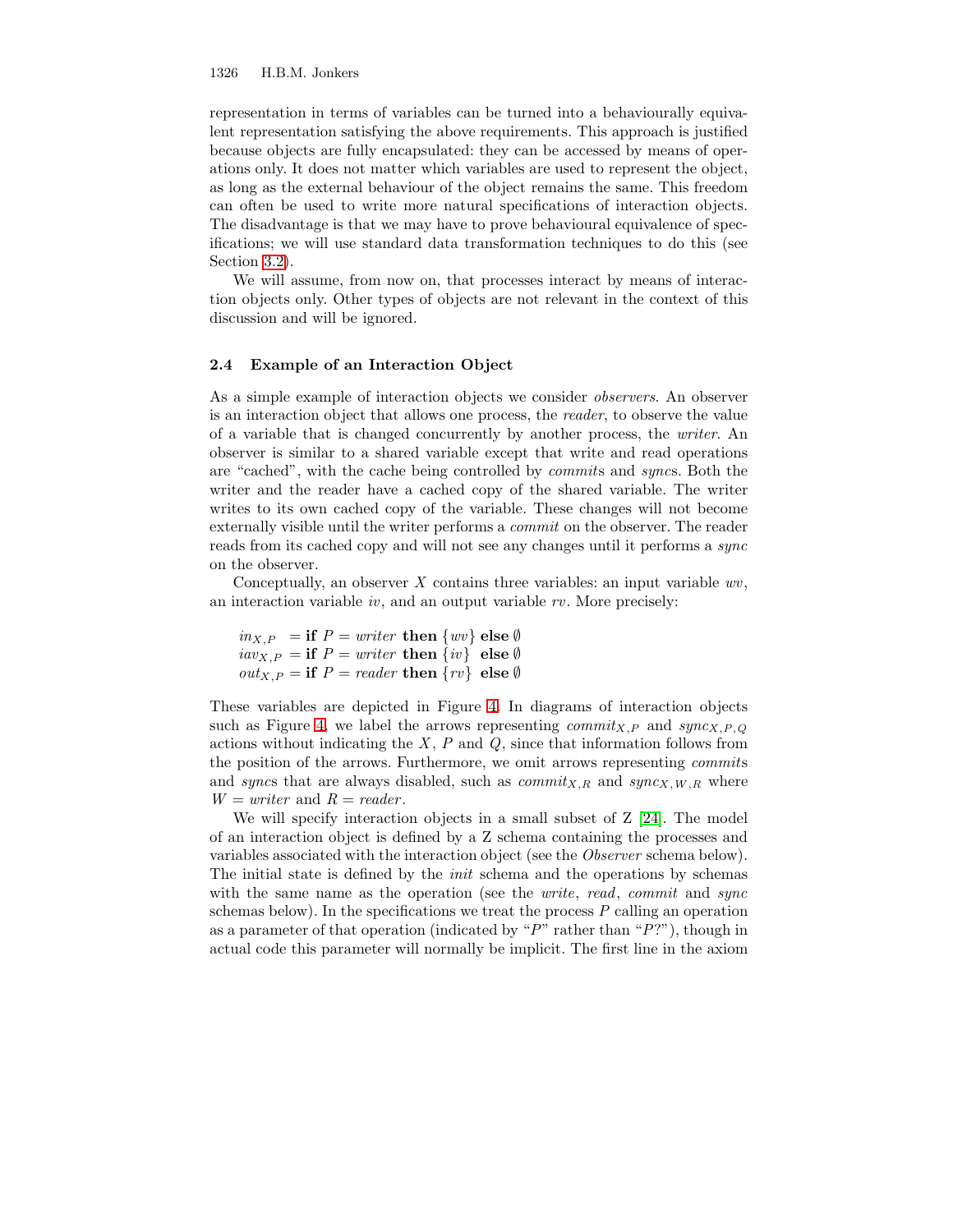

<span id="page-6-0"></span>**Fig. 4.** Model of an Observer

part of an operation schema can be read as its pre-condition and the rest as its post-condition.

The full specification of observers is given below, where *Process* and *Value* (the values of observers) are given sets.

| $\_\$ mathit{Observer}\_\_\_\_\_\             |
|-----------------------------------------------|
| writer, reader: Process                       |
| wv, iv, rv: Value                             |
|                                               |
| $init$ <sub>11</sub>                          |
| <i>Observer</i>                               |
| $v$ ?: Value                                  |
| $wv = iv = rv = v$ ?                          |
|                                               |
| $\triangle Observer$                          |
| <i>Observer</i>                               |
| Observer'                                     |
| $writer' = writer \wedge reader' = reader$    |
| $write \_\_$                                  |
| $\triangle Observer$                          |
| P: Process                                    |
| $v$ ?: Value                                  |
| $P = writer$                                  |
| $wv' = v$ ? $\wedge iv' = iv \wedge rv' = rv$ |
|                                               |
| $_{read}$ $_{\_}$                             |
| $E$ <i>Observer</i>                           |
| P: Process                                    |
| v! : Value                                    |
| $P = reader$                                  |
| $v! = rv$                                     |
|                                               |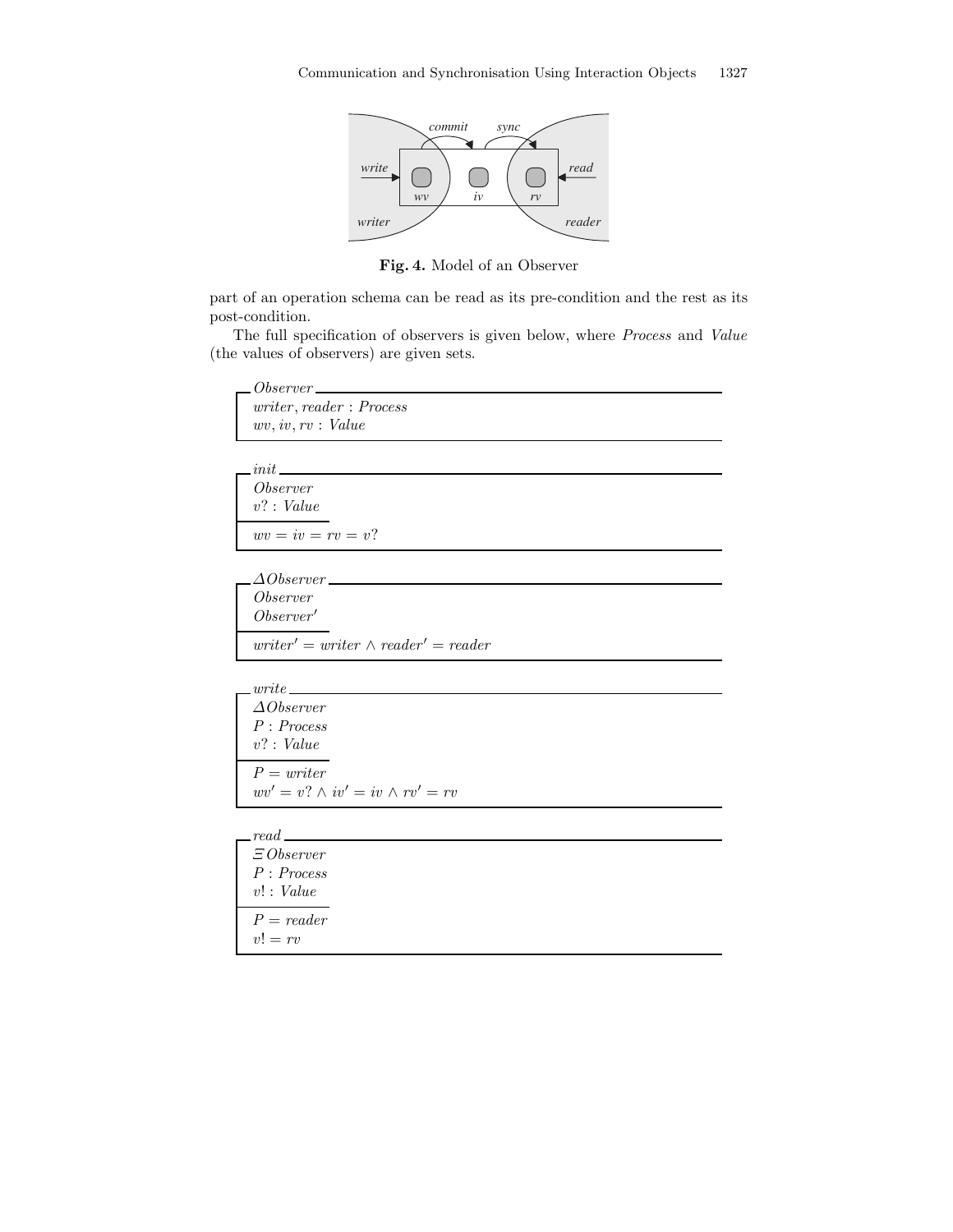*commit* ∆*Observer P* : *Process*  $P = writer \wedge wv \neq iv$  $wv' = wv \wedge iv' = wv \wedge rv' = rv$ 

*sync* ∆*Observer P*, *Q* : *Process*  $P = reader \wedge Q = writer \wedge rv \neq iv$  $wv' = wv \wedge iv' = iv \wedge rv' = iv$ 

We can easily verify that observers, as specified above, meet all requirements of interaction objects. It is also quite simple to generalise this specification for observers with multiple readers.

### <span id="page-7-2"></span>**2.5 Basic Interaction Operators**

When dealing with configurations of processes and interaction objects the pictorial representations used so far are somewhat clumsy. To represent such configurations, we introduce an additional graphical notation which is similar to the one used in [\[9\]](#page-21-7). As illustrated in Figure [5,](#page-7-0) processes are represented by parallellograms and interaction objects by rectangles. A line connecting a process *P* to



**Fig. 5.** Configuration of Processes and Interaction Objects

<span id="page-7-0"></span>an interaction object *X* indicates that *P* is *attached to X* , i.e., that there is some form of interaction between *P* and *X* , by means of *commit*s, *sync*s, or both. If *P* is not attached to *X*, *commit<sub>X</sub>*, *P* and *sync<sub>X</sub>*, *P*, *Q* are always disabled and can therefore be ignored. The rectangles represent general interaction objects; we will introduce special symbols for particular types of interaction objects. The symbol for an observer, with multiple readers, is shown in Figure [6.](#page-7-1)



<span id="page-7-1"></span>**Fig. 6.** Observer Symbol

Programming with interaction objects would be a nuisance if each interaction had to be programmed in terms of calls of individual *commit* and *sync*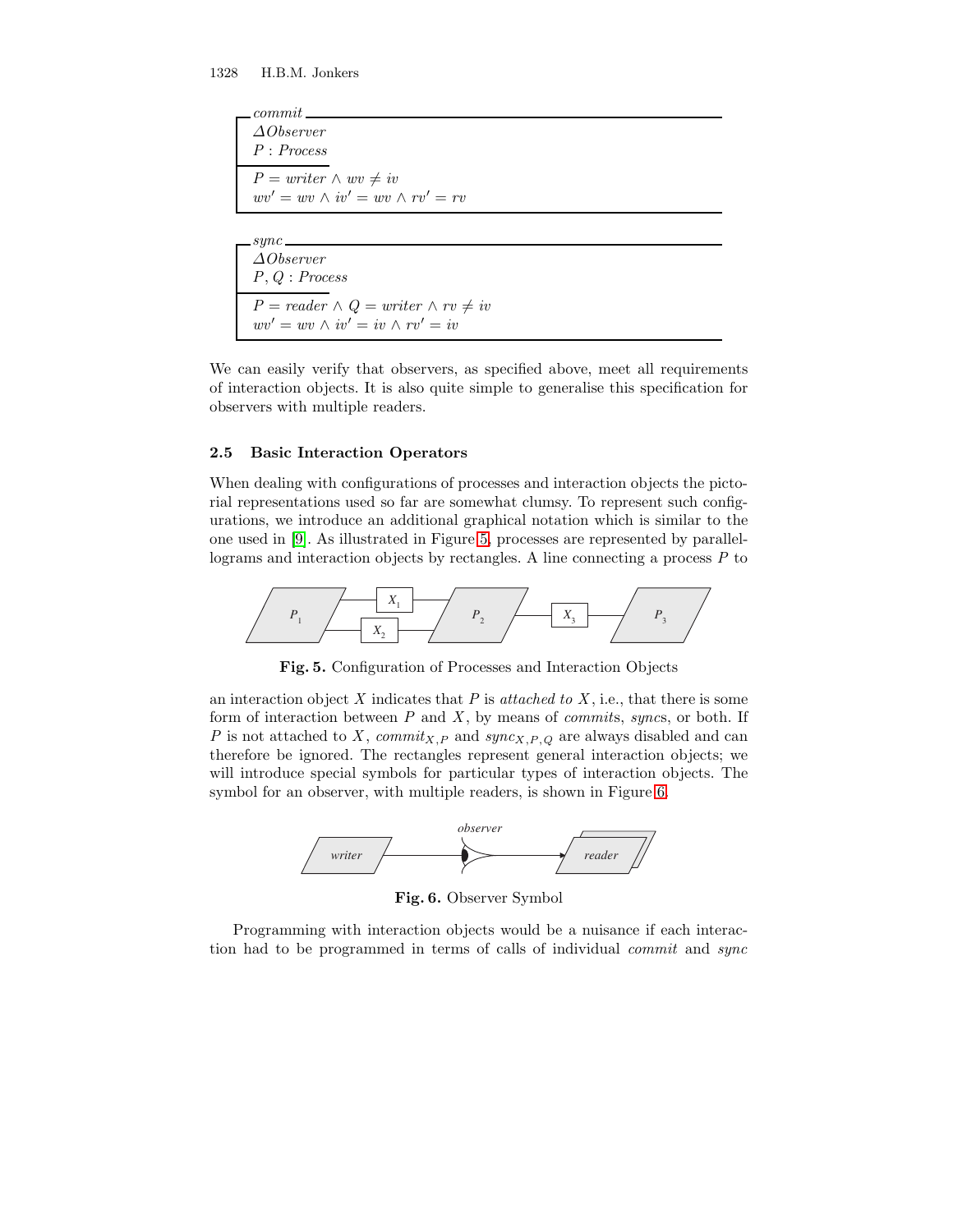operations. For example, all interactions in process *P*2, in Figure [5,](#page-7-0) would have to be programmed in terms of the *commit*s and *sync*s of interaction objects *X*1, *X*<sup>2</sup> and *X*3. Instead of this, we will define three basic *interaction operators* that provide a general way to control interaction. In practice, one can even make it impossible to access the individual *commit* and *sync* operations other than by means of these interaction operators (as done in CoCoNut, see Section [3.4\)](#page-16-0).

The first two interaction operators, called **commit** and **sync**, are more or less obvious. When used in a process *P*, **commit** performs all enabled *commit*s and **sync** performs all enabled *sync*s on the interaction objects that *P* is attached to. Use of **commit** and **sync** in a process  $P$  will be denoted as **commit** $_P$ and  $\textbf{sync}_P$ , respectively. So, when programming process  $P_2$  in Figure [5,](#page-7-0) the programmer could perform a number of access operations on the interaction objects  $X_1$ ,  $X_2$  and  $X_3$ , and then use **commit** to make their effect visible to  $P_1$ and  $P_3$ , or use **sync** to synchronise with any changes made by  $P_1$  and  $P_3$  to the global variables in  $X_1$ ,  $X_2$  and  $X_3$ .

Statically, i.e., in the process code, **commit**<sub>P</sub> introduces a single outgoing interaction point and  $\textbf{sync}_P$  introduces a single incoming interaction point in P. Dynamically, both **commit**<sub>P</sub> and **sync**<sub>P</sub> may amount to the execution of a sequence of individual atomic actions, and they may thereby introduce multiple interaction points in *P*. For  $\textbf{sync}_P$ , this is more or less natural since the individual *syncs* executed by  $\text{sync}_P$  are enabled asynchronously by the *commits* of other processes. Even while executing  $\textbf{sync}_P$ , new *syncs* may be enabled. In order to avoid potential unboundedness in the execution of  $\textbf{sync}_P$ , we will assume that *syncs* that are enabled during the execution of  $\mathbf{sync}_P$  are ignored; they will be executed in the next call of  $\textbf{sync}_P$ .

For **commit**<sub>P</sub>, the situation is different. The set of *commits* that are executed by **commit**<sub>P</sub> is fully predictable since these *commits* have been enabled by  $P$ itself. Moreover, the order of execution of these *commit*s is irrelevant since each *commit<sub>X</sub>*,  $P$  operates on a disjoint set of variables: it reads from  $in_{X,P} \cup in_{Y,P}$ and writes to  $i\omega_{X,P}$ . We will therefore assume that the *commits* executed by **commit**  $\mu$  are executed in a single atomic action. This can be implemented in an efficient way, as discussed in Section [3.4.](#page-16-0)

Both **commit** and **sync** are non-blocking operators. In order to provide a general interaction mechanism, we also need some way to block a process, i.e., some way to introduce a synchronisation point in the code of a process. The third interaction operator, called **wait**, does just that. When used in a process *P* it will block *P* until at least one  $sync_{X, P, Q}$  is enabled for some *X* and *Q*. Use of **wait** in a process  $P$  will be denoted as **wait** $_P$ .

We will say that a process *P* is *in sync* with an interaction object *X* if  $sync_{X,P,Q}$  is disabled for all *Q*. Otherwise we will say that *P* is *out of sync* with *X* . We will say that a process is *in sync* if it is in sync with all interaction objects it is attached to. Otherwise we will say that it is *out of sync*. So, the effect of wait<sub>P</sub> can also be described as "block  $P$  until it is out of sync".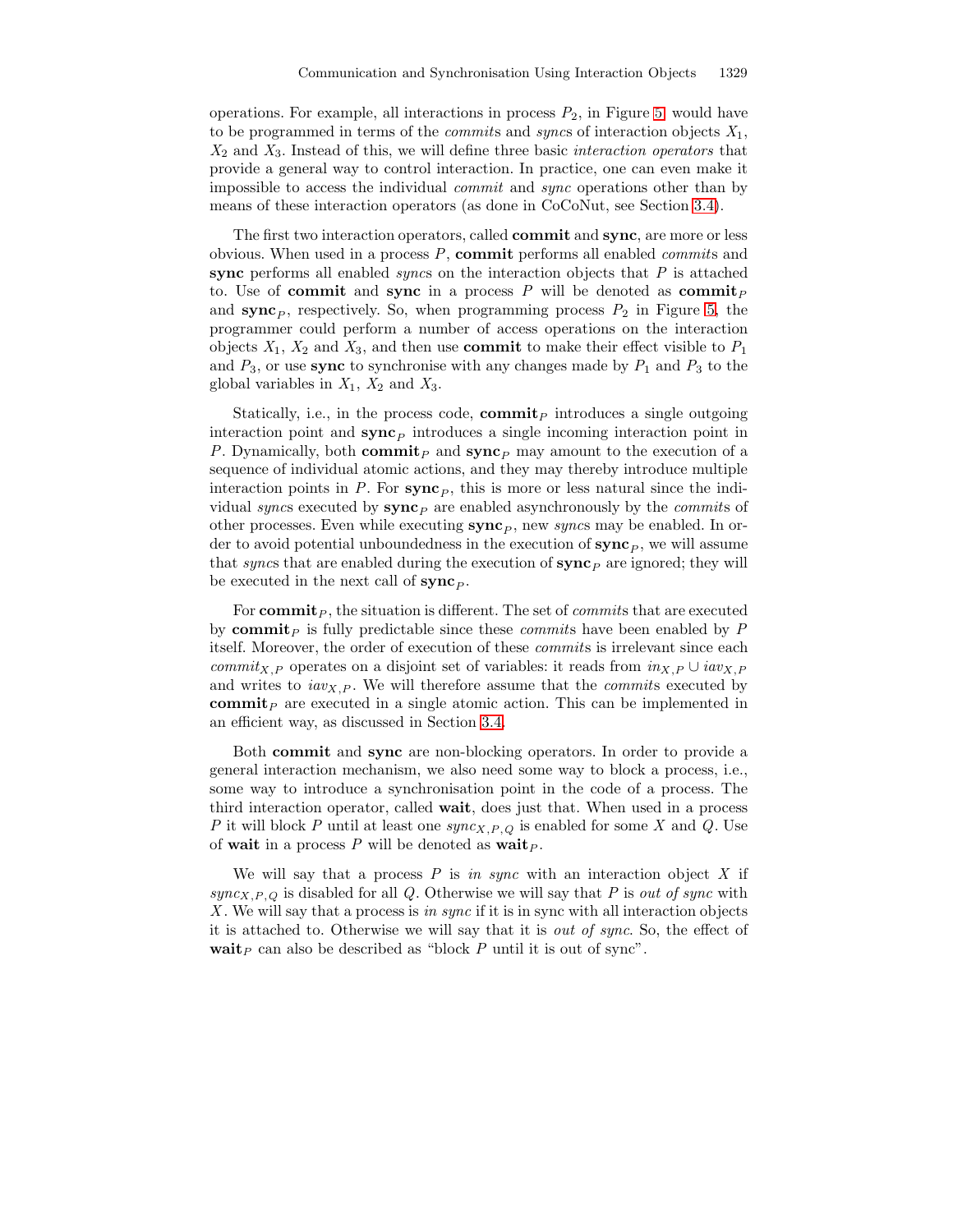The definitions of the three interaction operators are summarised below:

- **commit**<sub>P</sub>: Perform all enabled *commits* of the interaction objects to which *P* is attached in *one* atomic action.
- **sync**<sub>p</sub>: Perform all enabled *syncs* of the interaction objects to which *P* is attached, where each *sync* is an individual atomic action.
- **wait**<sub>P</sub>: Block until at least one *sync* of an interaction object attached to P is enabled.

## <span id="page-9-0"></span>**2.6 Composite Interaction Operators**

The three interaction operators defined above constitute a complete set in the sense that, in combination with the proper interaction objects, they can be used to define most of the standard communication and synchronisation mechanisms. Rather than defining these mechanisms directly in terms of the basic interaction operators, it is useful to use a few composite interaction operators. In defining these operators, and also in the example process code, we will use  $C(++)$ -like macro definitions, control structures and parameter passing conventions. We will use ":=" rather than "=" as the assignment operator, and "=" rather than "==" as the equality operator.

The first composite interaction operator is the **next** operator defined by:

### **#define next** { **commit**; **sync**; }

It is typically used after a sequence of access operations  $S_1; \ldots; S_n$  in a process to make the effect of the operations globally visible and, at the same time, to synchronise with global state changes of other processes. Note that the sequence of actions:

 $S_1$ ; ...;  $S_n$ ; **commit**;

constitutes a single atomic state transition. The name of the **next** operator is inspired by the similar **nextstate** operator of SDL [\[6\]](#page-21-8). That is, we can read it as "finish the current atomic state transition, synchronise, and start with the next".

The second composite interaction operator is the parameterised **await** operator defined by:

# $\#$ define await $(C) \{$  next; while $(\neg C)$  $\{$  wait; sync;  $\}$  }

**await**( $C$ ) will make a process wait until condition  $C$  becomes true. Any condition *C* is allowed, provided that only local variables of the process and side-effect free access operations of objects are used in *C*. (We will weaken this restriction later on.) The **await** operator provides what is known as *condition synchronisation* and can be seen as a restricted, though still fairly general form of the *await statement* [\[1\]](#page-21-0). Unlike the general await statement, it can be implemented very efficiently. All that is required is efficient implementations of the **commit**, **sync** and **wait** operators (see Section [3.4\)](#page-16-0).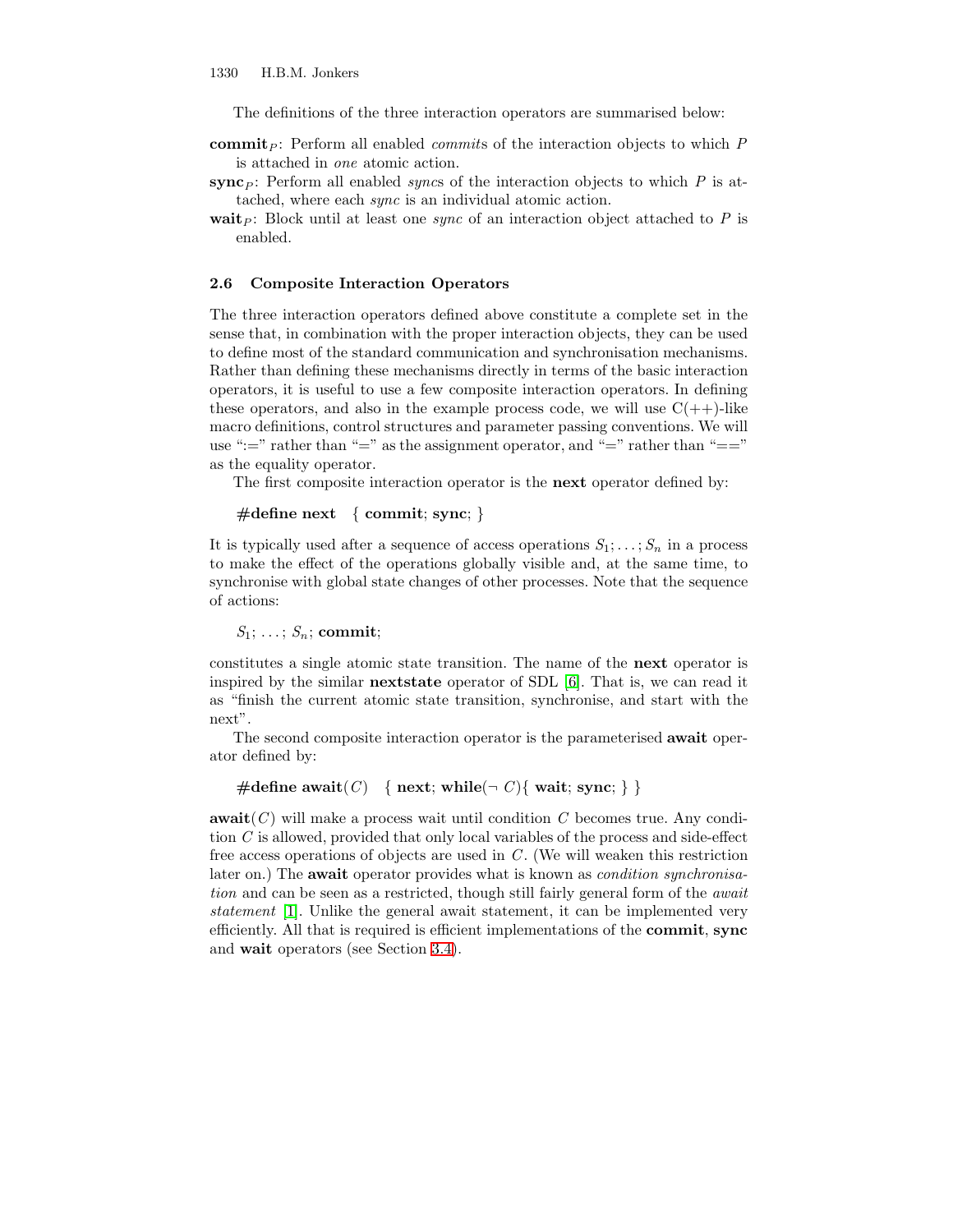When executing **await** $(C)$ , a process P will perform a **commit** and then repeatedly perform a **sync**, evaluate *C*, and call **wait** as long as *C* returns *false*. Calling **wait** when *C* returns *false* is safe because *C* depends only on the values of local variables in *P*. *C* can only become true due to the execution of *sync*s that modify the local variables of *P*. If no *sync* is enabled, *P* can safely block in **wait** until a *sync* is enabled. Note that *C* may be true temporarily during the execution of a **sync**, while still being false immediately after the execution of **sync**. However, if *C* finally becomes true it will still be true at the beginning of the statement immediately following **await**(*C*). So, irrespective of the condition *C*, the following **assert** statement will never fail:

 $a$ **wait** $(C)$ ; **assert** $(C)$ ;

In the examples discussed in the remainder of this paper, we will only use **next** and **await** rather than **commit**, **sync** and **wait**. Strictly speaking, we could even restrict ourselves to using **await** since **next** is equivalent to **await**(*true*).

## <span id="page-10-0"></span>**3 Using Interaction Objects**

#### <span id="page-10-2"></span>**3.1 Using the Interaction Operators**

In order to demonstrate the use of the interaction operators we consider a simple alarm control system (inspired by an example from [\[5\]](#page-21-9)). The system should measure the temperature and humidity in a room every 50 and 100 ms, respectively, and ring a bell while the temperature and humidity are in the unsafe range. The predicate  $\text{safe}(t, h)$  indicates whether the combination of temperature  $t$  and humidity *h* is in the safe range. We use three processes: *measure temperature* and *measure humidity* to measure temperature and humidity, respectively, and *alarm control* to control the alarm bell. The *alarm control* process can read the temperature and humidity by means of two observers *temp* and *humi*, that are written to by the two measurement processes (see Figure [7\)](#page-10-1).



**Fig. 7.** Temperature Humidity Alarm System

<span id="page-10-1"></span>The code of the three processes is given below, where  $sleep(n)$  delays a process for *n* milliseconds, and *measure\_temp*( $\&t$ ) and *measure\_humi*( $\&h$ ) perform measurements of temperature and humidity and assign the measured values to the variables *t* and *h*, respectively. The bell is represented by the variable *bell* with two possible values: *on* and *off*. Initially the temperature and humidity are in the safe range and the bell is off.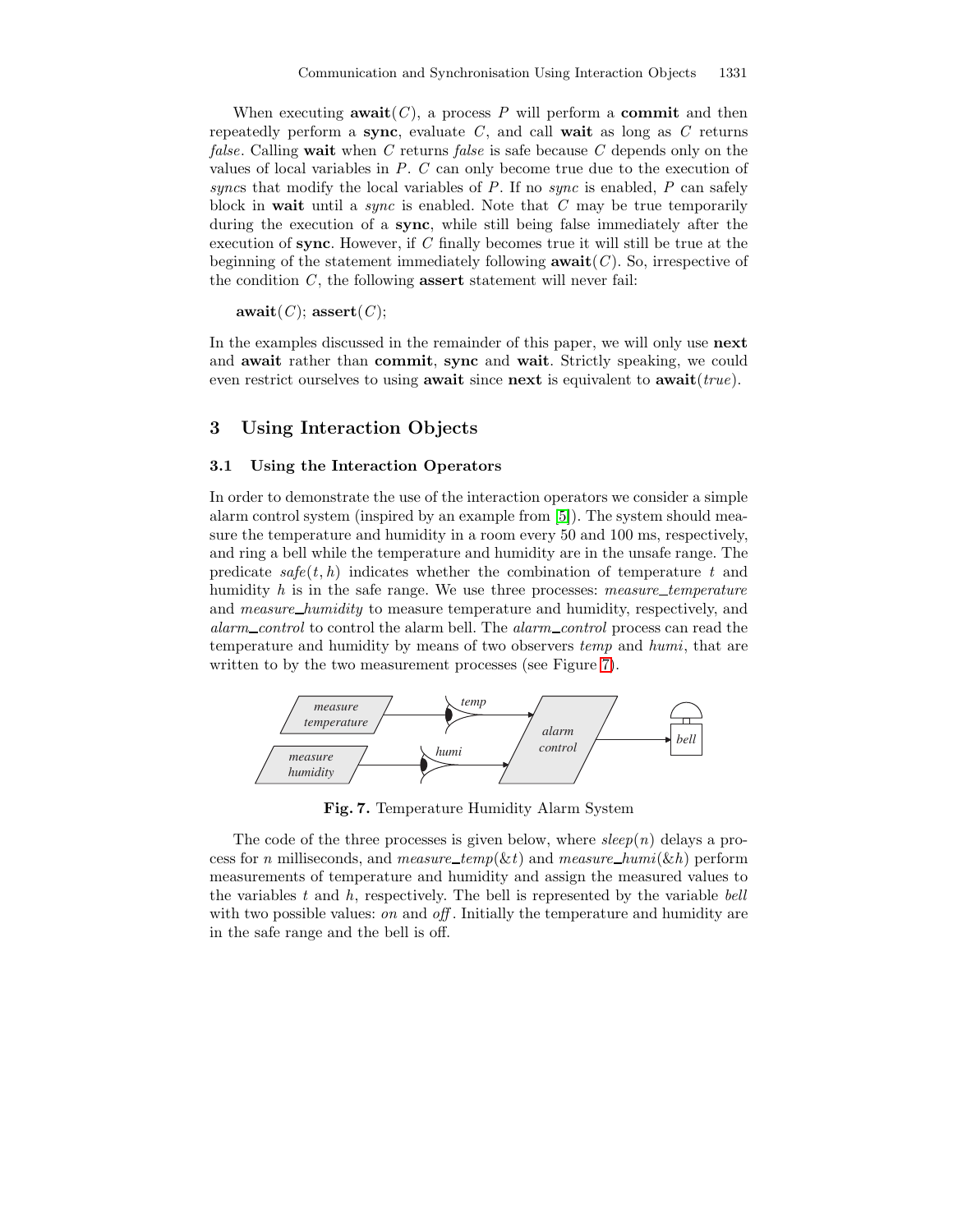| $\#$ define T temp.read() |                          |                                                  |
|---------------------------|--------------------------|--------------------------------------------------|
| $\#$ define H humi.read() |                          |                                                  |
| measure_temperature:      | measure_humidity:        | $alarm\_control$ :                               |
| Temperature t;            | $H$ umidity $h$ ;        | while( $true$ )                                  |
| while( $true$ )           | while( $true$ )          | { $\mathbf{await}(\neg \, \mathit{safe}(T, H));$ |
| $\{\ \text{sleep}(50);$   | $\{\ \text{sleep}(100);$ | $bell := on;$                                    |
| $measure\_temp(\& t);$    | $measure\_humi(kh);$     | $\mathbf{await}(safe(T, H));$                    |
| temp.write(t);            | humi.write(h);           | $bell := off;$                                   |
| next:                     | next;                    |                                                  |
|                           |                          |                                                  |

Informally we can argue the correctness of this program as follows. At the two synchronisation points in the *alarm\_control* process, i.e., at the two occurrences of **wait** in the **await** statements, the following invariant holds:

$$
(\neg \; safe(T, H) \land bell = on) \lor (safe(T, H) \land bell = off)
$$

When blocked at one of its synchronisation points, the *alarm\_control* process is in sync with the *temp* and *humi* observers and hence *T* and *H* are equal to the measured temperature and humidity, respectively. So, as long as the *alarm control* process is blocked, the system has the desired properties. As soon as it gets out of sync because of changes of the measured temperature or humidity, the process will de-block, re-synchronise and block again at either the same or the next synchronisation point, thereby restoring the invariant. The blocking will occur because *sync*s disable themselves and the two conditions in the **await** operators are mutually exclusive. The assumption in all of this is, of course, that the execution of the code in the body of the while loop of the *alarm control* process takes substantially less time than the average time between two successive "out of sync" events in the observers *temp* and *humi* (which is always ≥ 33 ms). Note that the **next** operator in the measurement processes could be replaced by **commit**.

#### <span id="page-11-0"></span>**3.2 Specifying Interaction Objects**

In Section [2.4](#page-5-0) we have already seen a specification of a simple interaction object. Some of the more subtle details of specifying interaction objects will be illustrated here using the example of a *mailbox*. A mailbox is similar to a message queue as discussed earlier (see Figure [2\)](#page-2-1) in that it provides a way to pass messages from a sender process to a receiver process asynchronously. The difference is that mailboxes satisfy the requirements of interaction objects, as reflected by the model of a mailbox in Figure [8.](#page-12-0) The *send* and *receive* operations operate on the local message queues *sm* and *rm* in the domains of the sender and receiver processes, respectively. Interaction between sender and receiver occurs through the global message queue *im* using *commit*s and *sync*s.

We will allow mailboxes to be used simultaneously by multiple senders, leading to the generalised mailbox model indicated in Figure [9.](#page-12-1) In this model, each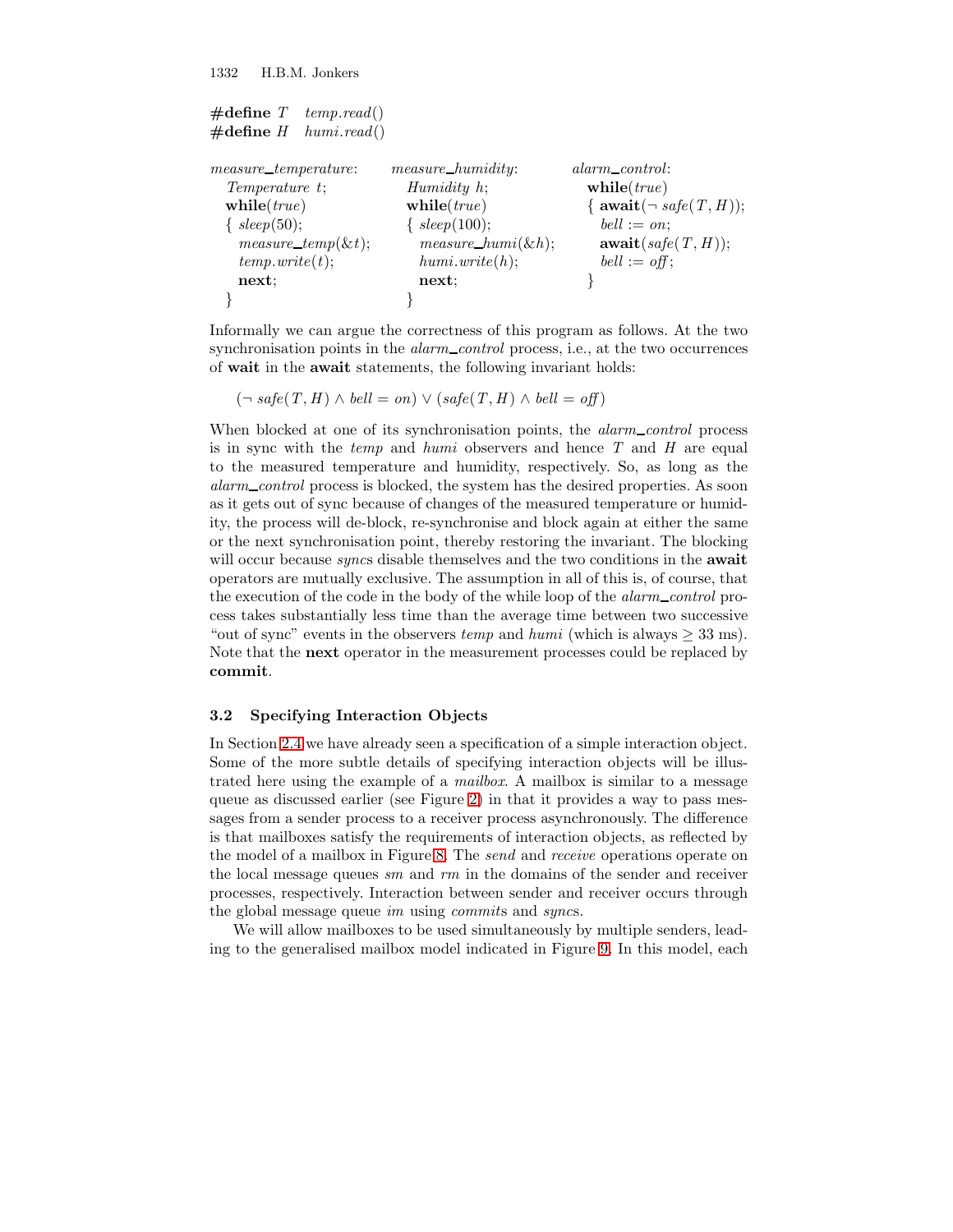

**Fig. 8.** Model of a Mailbox with a Single Sender

<span id="page-12-0"></span>sender process *P* has its own local and global message queues. This is represented in the formal specification of a mailbox below, by means of the functions *sm* and *im* that map a sender process *P* to its associated message queues  $sm(P)$ and  $im(P)$ . In the specification we use the types *Process* and *Message* as given sets.



**Fig. 9.** Model of a Mailbox with Multiple Senders

<span id="page-12-1"></span>*Mailbox senders* : <sup>F</sup> *Process receiver* : *Process*  $sm, im: Process \rightarrow seq \, Message$ *rm* : seq *Message* dom *sm* = dom *im* = *senders*

*init*

*Mailbox*

 $(\forall P : senders \bullet sm(P) = im(P) = \langle \rangle) \land rm = \langle \rangle$ 

∆*Mailbox*

*Mailbox*  $Mailbox'$ 

 $\textit{senders}' = \textit{senders} \land \textit{receiver}' = \textit{receiver}$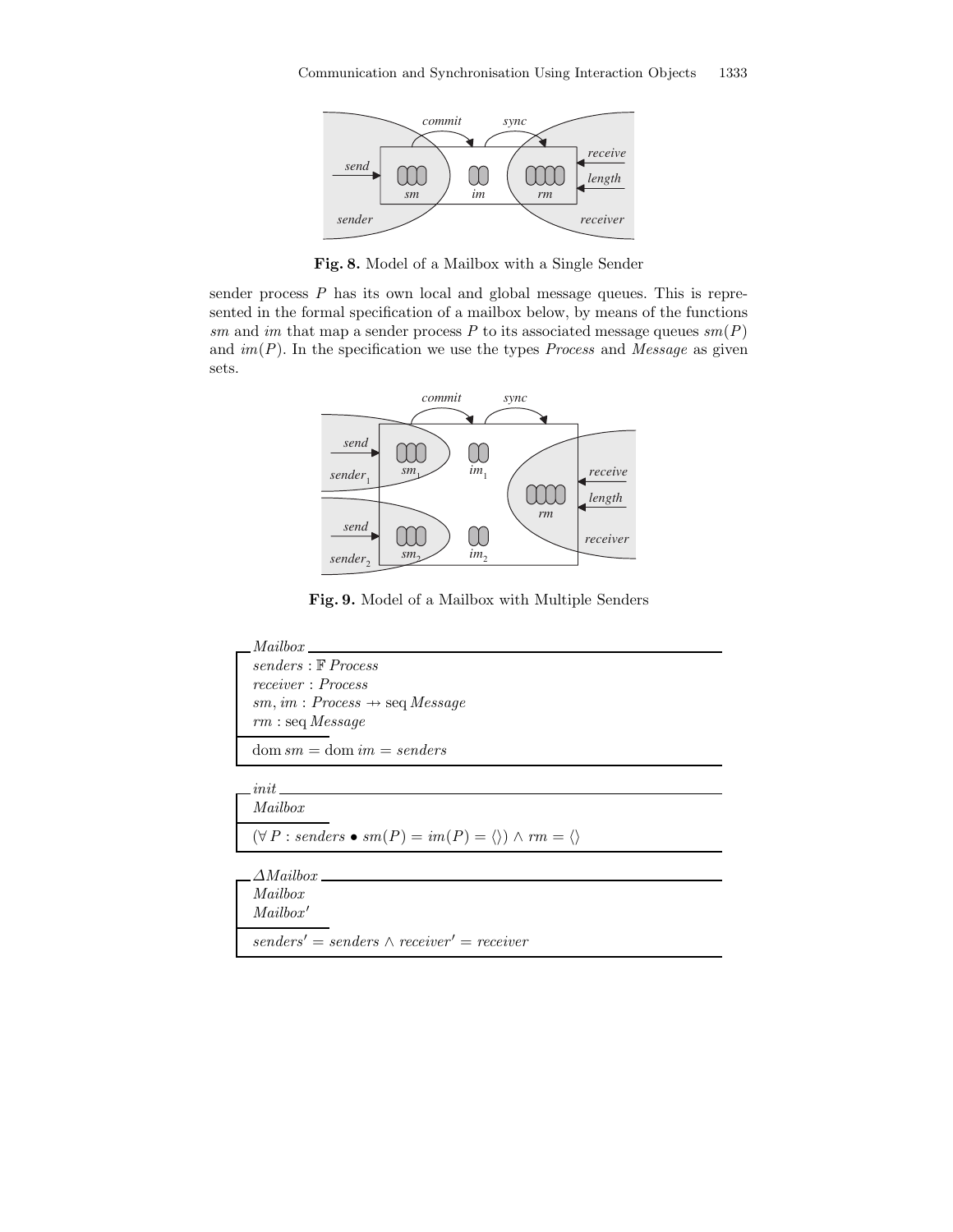*send* ∆*Mailbox P* : *Process m*? : *Message P* ∈ *senders*  $sm' = sm \oplus \{P \mapsto \langle m? \rangle \cap sm(P)\} \wedge im' = im \wedge rm' = rm$ *receive* ∆*Mailbox P* : *Process m*! : *Message*  $P = receiver \wedge rm \neq \langle \rangle$  $sm' = sm \wedge im' = im \wedge rm' \cap \langle m! \rangle = rm$ *length* Ξ*Mailbox P* : *Process*  $n!$ : N *P* = *receiver*  $n! = \text{\#rm}$ *commit* ∆*Mailbox P* : *Process*  $P \in senders \land sm(P) \neq \langle \rangle$  $sm' = sm \oplus \{P \mapsto \langle \rangle\} \wedge im' = im \oplus \{P \mapsto sm(P) \cap im(P)\} \wedge rm' = rm$ *sync* ∆*Mailbox P*, *Q* : *Process P* = *receiver* ∧  $Q \in senders \land im(Q) \neq \langle \rangle$  $sm' = sm \wedge im' = im \oplus \{Q \mapsto \langle \rangle\} \wedge rm' = im(Q) \cap rm$ 

In contrast with observers, it is not immediately clear that mailboxes satisfy all requirements of interaction objects. The obvious way to define the sets of input, interaction and output variables of a mailbox *X* is as follows:

```
in_{X,P} = if P \in senders then \{sm(P)\}\neq \emptysetiav_{X,P} = if P \in senders then \{im(P)\} else Ø
out_{X,P} = if P = receiver then {rm} else Ø
```
In this definition we took the liberty of interpreting  $sm(P)$  and  $im(P)$  as individual variables rather than as references to parts of the variables *sm* and *im*.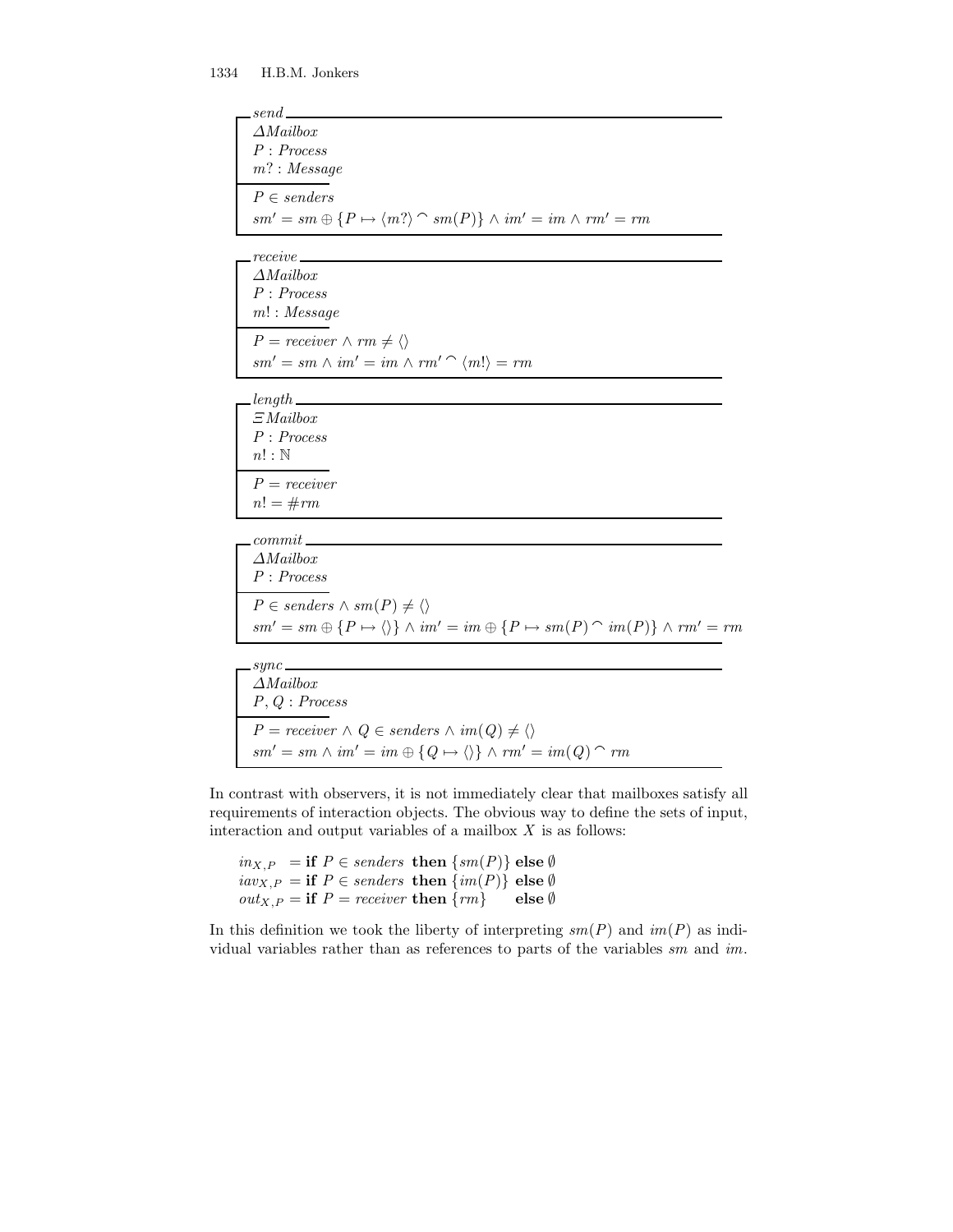The reason why the above definition does not work is that  $commit_{X,P}$  modifies the variables in  $in_{X,P}$ , and  $sync_{X,P,Q}$  modifies the variables in  $iav_{X,Q}$ . This is not allowed according to the definition of interaction objects. It can be remedied by transforming the above specification into another behaviourally equivalent specification using a different set of variables, as sketched briefly below. We use the method of "adding and removing variables" as described in [\[14,](#page-21-10) [20\]](#page-21-11). Step 1 is to augment the model of a mailbox with three new variables: the input variable *st*, the interaction variable *it* and the output variable *rt*.

*Mailbox* 2 *Mailbox*  $st, it, rt: Process \rightarrow seqMessage$  $dom st = dom it = dom rt = senders$ 

The idea is to make  $st(P)$  equal to the trace of *all* messages sent to the mailbox by process *P*, with *commit* making copies of  $st(P)$  in  $it(P)$  and *sync* making copies of  $it(P)$  in  $rt(P)$ . Step 2 is to augment the operation specifications accordingly, and prove the following mailbox invariant:

 $∀P : senders \bullet st(P) = sm(P) \cap it(P) \land it(P) = im(P) \cap rt(P)$ 

This invariant allows *sm* and *im* to be expressed entirely in terms of *st*, *it* and *rt*. Step 3 is to eliminate all applied occurrences of *sm* and *im* by means of replacements. Step 4 is to remove the now redundant defining occurrences of *sm* and *im* from the model as well. The new definition of a mailbox, thus obtained, satisfies all interaction object requirements, where:

 $in_{X,P}$  = **if**  $P \in senders$  **then**  $\{st(P)\}$  **else** Ø  $iav_{X,P}$  = **if**  $P \in senders$  **then**  $\{it(P)\}$  **else** Ø  $out_{X,P}$  = **if**  $P$  = *receiver* **then**  $\{rt(P), rm\}$  **else** Ø

### **3.3 Communicating Using Interaction Objects**

We will use mailboxes to illustrate how interaction objects can be used to communicate between processes. The symbol for a mailbox is shown in Figure [10.](#page-14-0) A



<span id="page-14-0"></span>**Fig. 10.** Mailbox Symbol

sender process can send a message *x* to a mailbox *mbx* like this:

 $mbx$ *.send* $(x)$ *;* **next***;*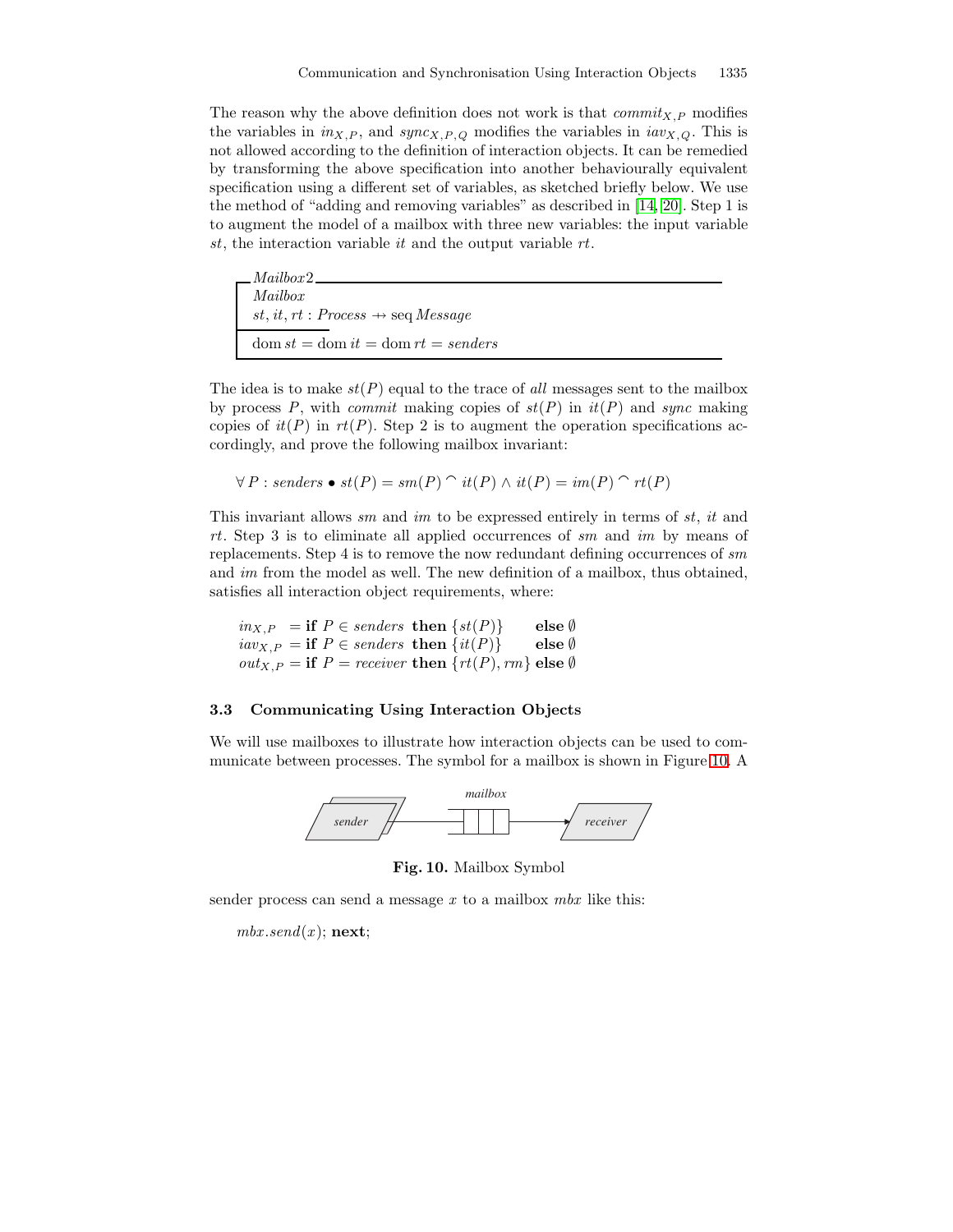The receiver process can receive the message in a variable *m* like this:

```
await(mbx.length > 0); mbx.receive(\& m);
```
Here we have assumed that the output parameter *m*!, in the specification of the *receive* operation, has been implemented as a reference parameter. Compared with the normal way of receiving a message from a message queue using a single blocking call, the above may seem somewhat clumsy. This can be remedied by implementing the precondition of *receive* as a boolean return value. If the precondition is not valid, the operation returns *false* and has no side effect, allowing a message to be received like this:

**await**(*mbx* .*receive*(&*m*));

This approach requires the use of assertions with side effects. A safe rule to contain the negative effects of this is to require that the condition  $C$  in **await**  $(C)$ has no effect when it returns *false*. This implies that, in the execution of the await statement, the side effect will occur only once, i.e., when the assertion *C* returns *true*.

Using **or** and **and** as conditional versions of the logical operators ∨ and ∧ (similar to the || and && operators in C), several standard communication constructs can be defined directly in terms of the **await** construct. A process that has to receive data from one of two mailboxes *mbx* 1 and *mbx* 2 can do so by means of the following construct:

```
await(mbx1.receive(\&m) or mbx2.receive(\&m));
```
By adding guards and actions, this can be extended to a general guarded input statement:

```
await( ( GUARD1 and mbx 1.receive(&m) and ACTION 1 )
     or ( GUARD2 and mbx 2.receive(&m) and ACTION 2 )
     );
```
The only assumption we make here is that the guards have no side effect and that the actions return *true*. By replacing mailboxes by interaction objects supporting synchronous communication (such as CoCoNut channels, see Section [3.4\)](#page-16-0), we can even implement a rendezvous mechanism without introducing any additional language constructs. The above guarded input statement then corresponds to an Ada select statement.

In order to demonstrate what happens if multiple processes are concurrently sending data to the same mailbox, consider a simple configuration of two producers and one consumer, as depicted in Figure [11.](#page-16-1) Each producer repeatedly sends a pair of consecutive numbers to the mailbox in a single atomic action. The consumer also receives the natural numbers in pairs, as described by the code of producers and consumer below.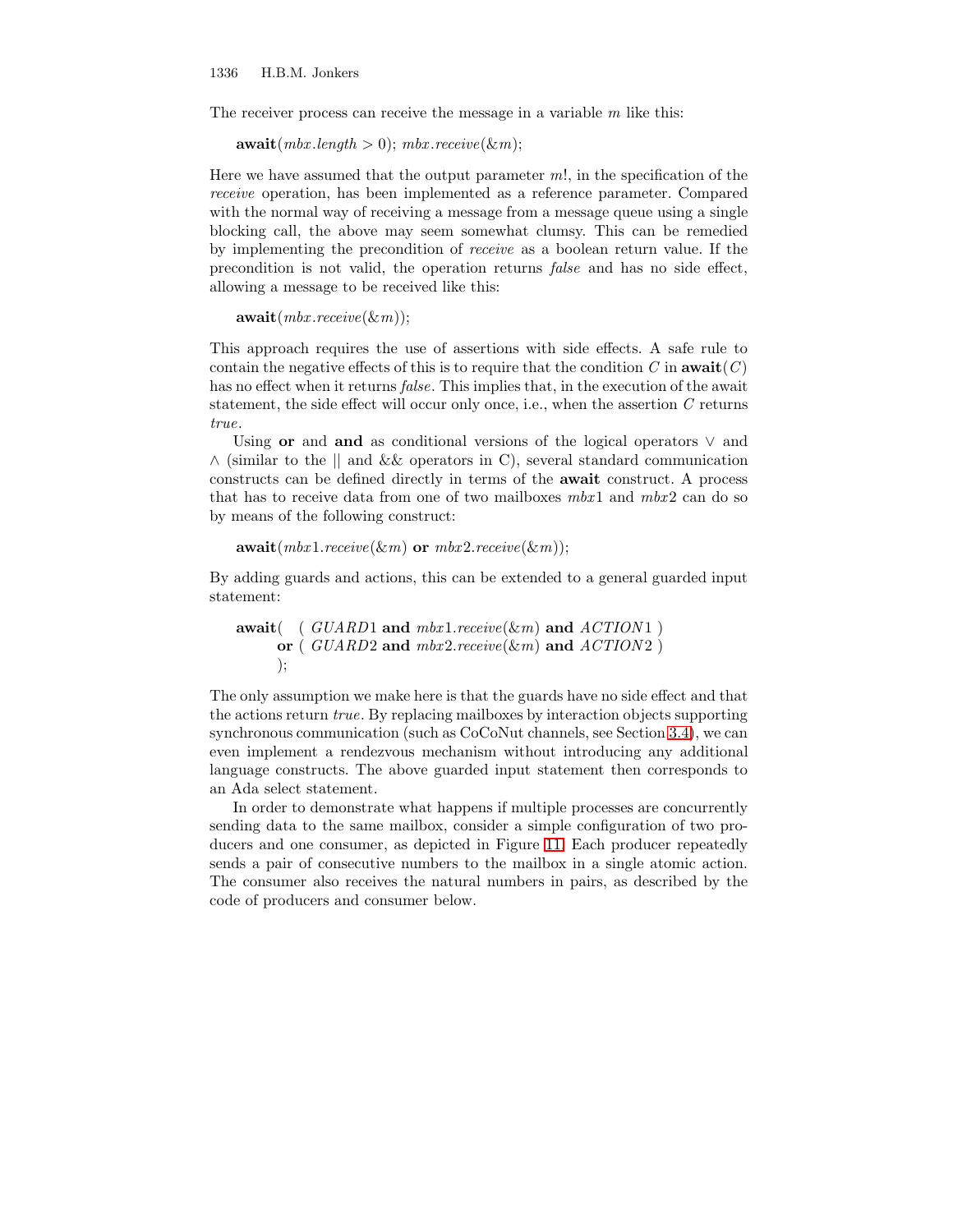

<span id="page-16-1"></span>**Fig. 11.** Producers and Consumer

```
\text{produce}_i \ (i=1,2): \text{consumer:}int n := 0; int n1, n2;
 while(true) while(true)
 { mbx.\text{send}(n); { \text{await}(mbx.\text{length} \geq 2);mbx \text{.send}(n+1); mbx \text{.receive}(\& n1);next; mbx .receive(&n2);
   n := n + 1; assert(n2 = n1 + 1);} }
```
It is easy to infer from the specification of mailboxes that, despite the fact that the individual *send* operations of the producers are interleaved, the consumer will always receive pairs of two consecutive numbers. Hence, the **assert** statement in the consumer code will never fail. Though not advisable from the point of view of defensive programming, we could even replace the **await** statement in the consumer code by:

 $a$ **wait** $(mbx.length > 0);$ 

#### <span id="page-16-0"></span>**3.4 Implementing Interaction Objects**

In discussing the implementation of interaction objects, we will restrict ourselves to the situation that all processes execute in the same address space, i.e., that processes are *threads*. This situation is typical for embedded systems in the context of which the concept of an interaction object originated. Embedded systems often use real-time kernels to provide basic thread management, synchronisation and communication. Implementing interaction objects in distributed systems is a separate story that will not be discussed here.

The implementation problem of interaction objects is essentially the problem of implementing the three interaction operators **commit**, **sync**, and **wait**. First consider the problem of guaranteeing the atomicity of **commit** and the individual *sync*s executed by **sync**. This problem can be solved by associating a mutual exclusion mechanism with each process *P*. When executing **commit**, *P* uses this mechanism to disable access to all of its associated interaction variables, i.e., the variables in the sets  $i\omega_{X,P}$  for all X attached to P (see Figure [3\)](#page-4-0). Another process  $Q$  executing  $sync_{X, Q, P}$  uses the same mechanism to disable access to the variables  $iav_{X,P}$ .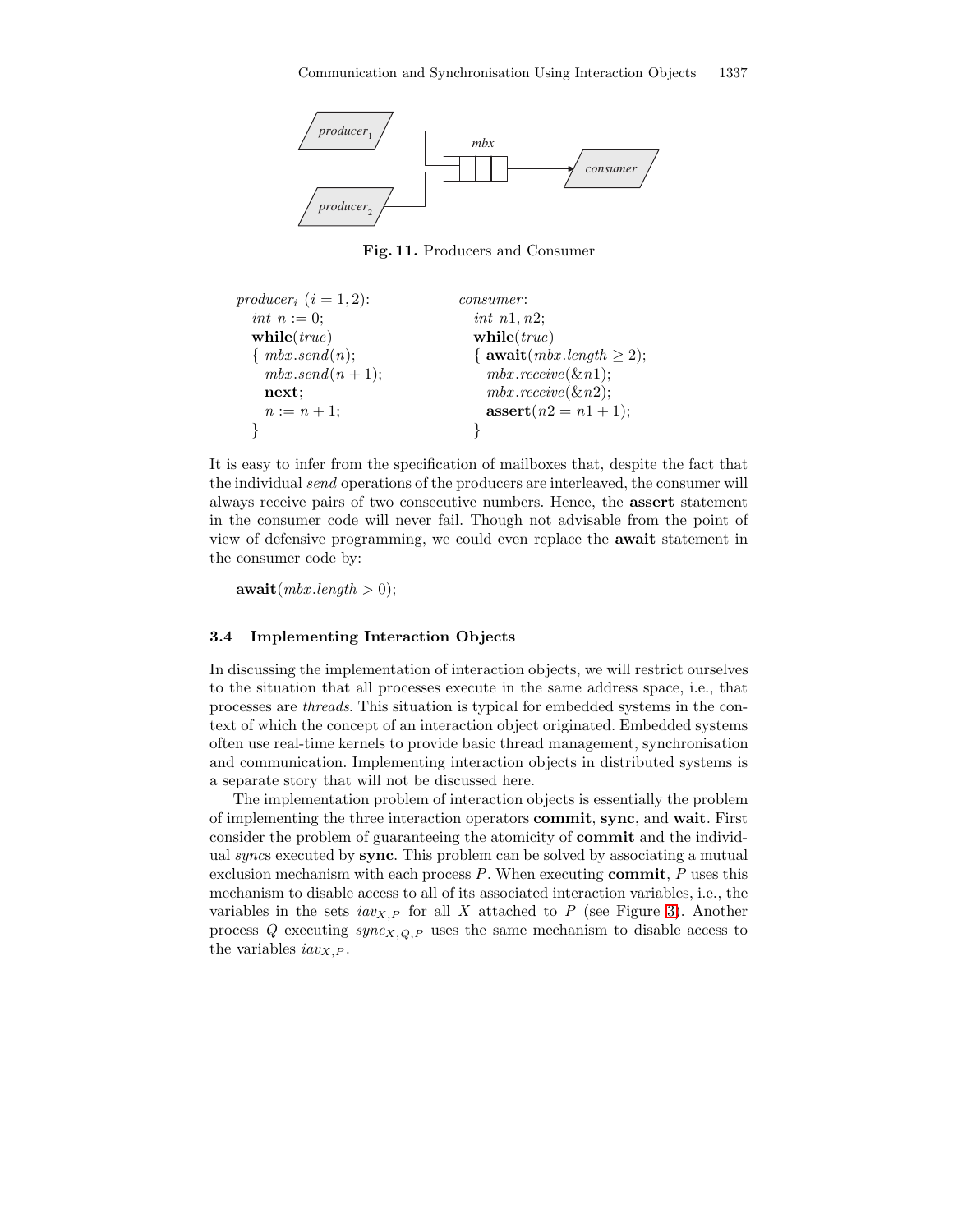The mutual exclusion mechanism can be chosen per process. Mutexes and pre-emption disabling are typical choices, while interrupt disabling can be used for interrupt service routines (ISRs). Note that, insofar as interaction objects are concerned, we can treat ISRs as normal processes, even though they are dealt with differently at the operating system level. For non-ISR processes, preemption disabling is often a good choice because *commit*s and *sync*s are normally very short actions. For example, in a typical mailbox implementation, they amount to append operations on linked lists.

The problem of how to determine which *commit*s and *sync*s should be executed by **commit** or **sync** can be solved by introducing flags  $c_{X,P}$  and  $s_{X,P,Q}$ for each *commit<sub>X</sub>*,  $P$  and  $\text{sync}_{X,P,Q}$ , respectively, while maintaining the following invariant:

*commit<sub>X</sub>*,  $\overline{P}$  is enabled  $\Rightarrow$   $c_{X,P}$  is set  $sync_{X,P,Q}$  is enabled  $\Rightarrow$  *s*<sub>X</sub>, *P*, *Q* is set

According to the definition of an interaction object, only the access operations of X can enable *commit<sub>X</sub>*,  $P$ , so access operations of X should set  $c_{X,P}$  when called by *P*. Likewise, only  $commit_{X,Q}$  can enable  $sync_{X,P,Q}$ , so  $commit_{X,Q}$  should set  $s_{X,P,Q}$  when called by  $Q$ . **commit** and **sync** can use the flags to determine which *commit*s or *sync*s to execute. They should clear a flag immediately before the execution of the corresponding *commit* or *sync*. This cannot violate the invariant because of the self-disabling property of *commit*s and *sync*s. **wait** can use the  $s_{X,P,Q}$  flags to determine whether a process should be blocked or de-blocked, without affecting the flags themselves. Note that there could be situations where a flag is set while the corresponding *commit* or *sync* is disabled. This can do no harm provided that disabled *commit*s and *sync*s have no effect when executed. Note also that in a real implementation, it is more efficient to use lists of function pointers rather than flags (similar to *active messages* [\[10\]](#page-21-12)).

The CoCoNut component [\[16\]](#page-21-3), developed by Philips Research, provides a full implementation of interaction objects along the lines sketched above. CoCoNut ("Control Component in a Nutshell") is a scalable, platform-independent software component defining an operating system abstraction on top of which applications using interaction objects can be developed. It provides implementations of the interaction operators and a number of interaction objects such as *observers* (see Section [2.4\)](#page-5-0), *mailboxes* (see Section [3.2\)](#page-11-0), *events* (asynchronous push buttons), *channels* (one-slot buffers supporting synchronous communication), *buffers* (multi-slot bounded communication buffers), *locks* (mutexes according to the interaction object model), and *timers* (programmable objects supporting timed actions). In addition to this, CoCoNut supports dynamic creation of interaction objects, dynamic attachment of processes to interaction objects, and facilities for the construction of custom-made interaction objects.

Another feature of CoCoNut is the support for organising applications as collections of *communicating state machines*, with the ability to allocate state machines to processes at compile time. This allows systematic *task inversion* [\[9\]](#page-21-7) which is important in resource-constrained embedded systems that can only afford a small number of processes. In the extreme case that all state machines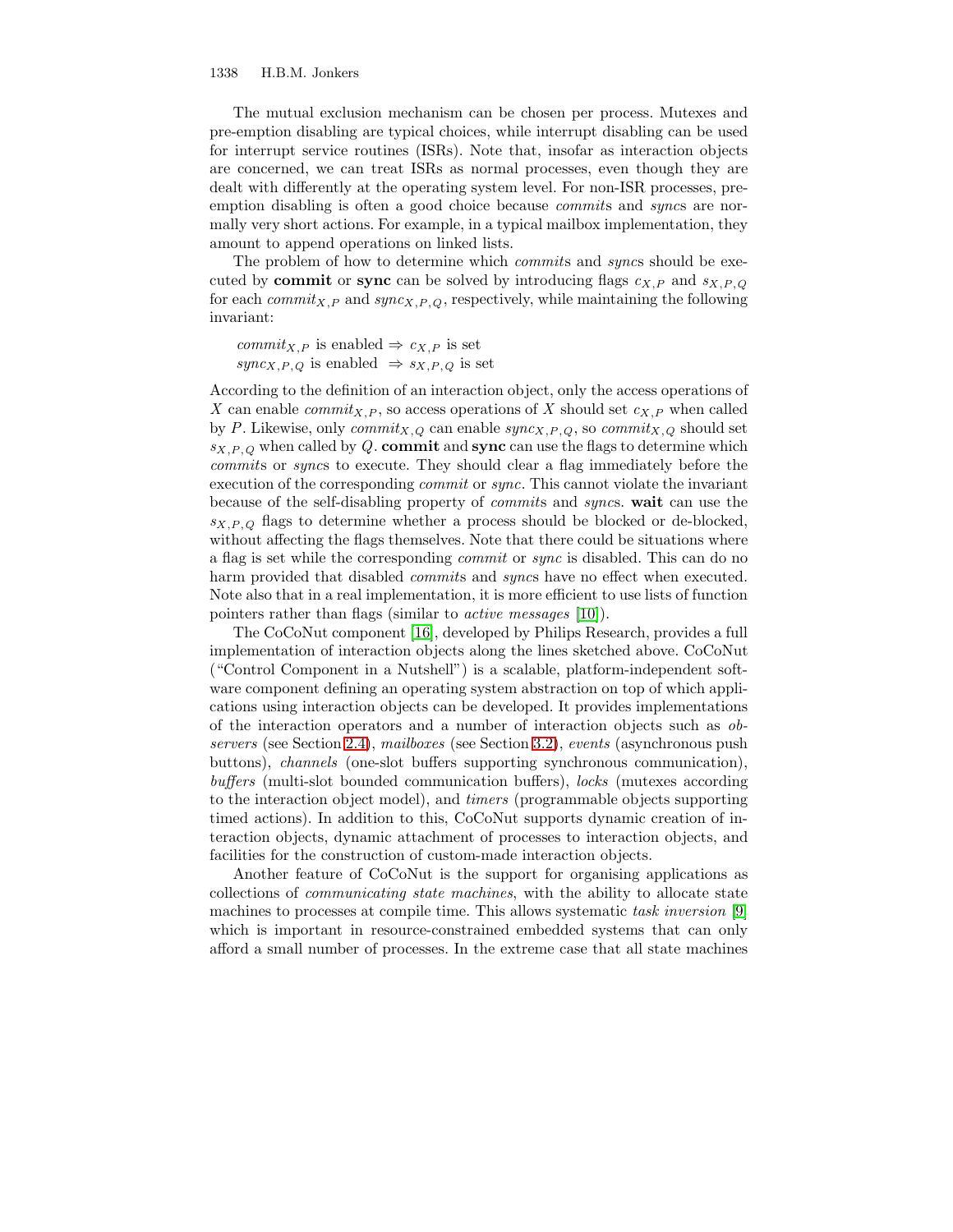are allocated to the same process, a single-process version of CoCoNut can be used requiring no real-time kernel. Kernel-based applications of CoCoNut should nevertheless be preferred since they can take full, real-time advantage of the loose process coupling provided by interaction objects, using the pre-emptive prioritybased scheduling support of the kernel. In practice, CoCoNut has been used both with and without real-time kernels.

### <span id="page-18-0"></span>**3.5 Verifying Programs That Use Interaction Objects**

Programs that use interaction objects can be verified using standard verification techniques for concurrent programs such as [\[7,](#page-21-13) [18,](#page-21-14) [17\]](#page-21-15). The verification task is simplified because these programs, if properly designed, can be dissected into relatively large pieces of atomic code. We exemplify this by sketching how a program that uses interaction objects can be mapped to a *transition system*, thus enabling the use of standard techniques for proving properties of transition systems (see [\[23\]](#page-21-16), for example).

We will assume that programs use **await** and **next** as interaction operators only, and that all conditions in **await** statements are free of side effects. With the **await** and **next** macros expanded, the code of each process consists of atomic sequences of statements ending in **commit**, where each **commit** is followed by one or more executions of **sync**. For example, the code of the *alarm control* process from the temperature/humidity alarm system in Section [3.1](#page-10-2) expands, with some rewriting, to:

```
commit;
while(true)
{\textbf{sync}; \textbf{ while}(safe(T, H)){\textbf{ wait}; \textbf{ sync};}; bell := on; \textbf{ commit};sync; while(\neg \; safe(T, H)){ wait; sync; }; bell := off; commit;
}
```
Using an auxiliary control variable to model the program counter, code like this can be mapped in a standard way to a transition system. In this case we do not even need the auxiliary variable because the *bell* variable, whose initial value is *false*, can be used as the control variable. In programs that use interaction objects, the transitions will be of two types: *outgoing* transitions (the ones ending in **commit**) and *incoming* transitions (the individual *sync*s contained in **sync**). We can ignore the occurrences of **wait** because they are only there to keep the program from useless busy waiting. Since the **sync** operator is used between *all* outgoing transitions, we decouple the incoming transitions from the control flow and treat the *sync*s as autonomous transitions in the transition system. For example, the *alarm\_control* process breaks down into the following transitions:

```
bell = off \land \neg \; safe(T, H) \rightarrow bell := on; \; commit_{P_A};bell = on \land safe(T, H) \rightarrow bell := off; commit<sub>PA</sub>;
enabeled(sync_{temp,P_A,P_T}) \rightarrow sync_{temp,P_A,P_T};enabeled(sync_{humi, P_A, P_H}) \rightarrow sync_{humi, P_A, P_H};
```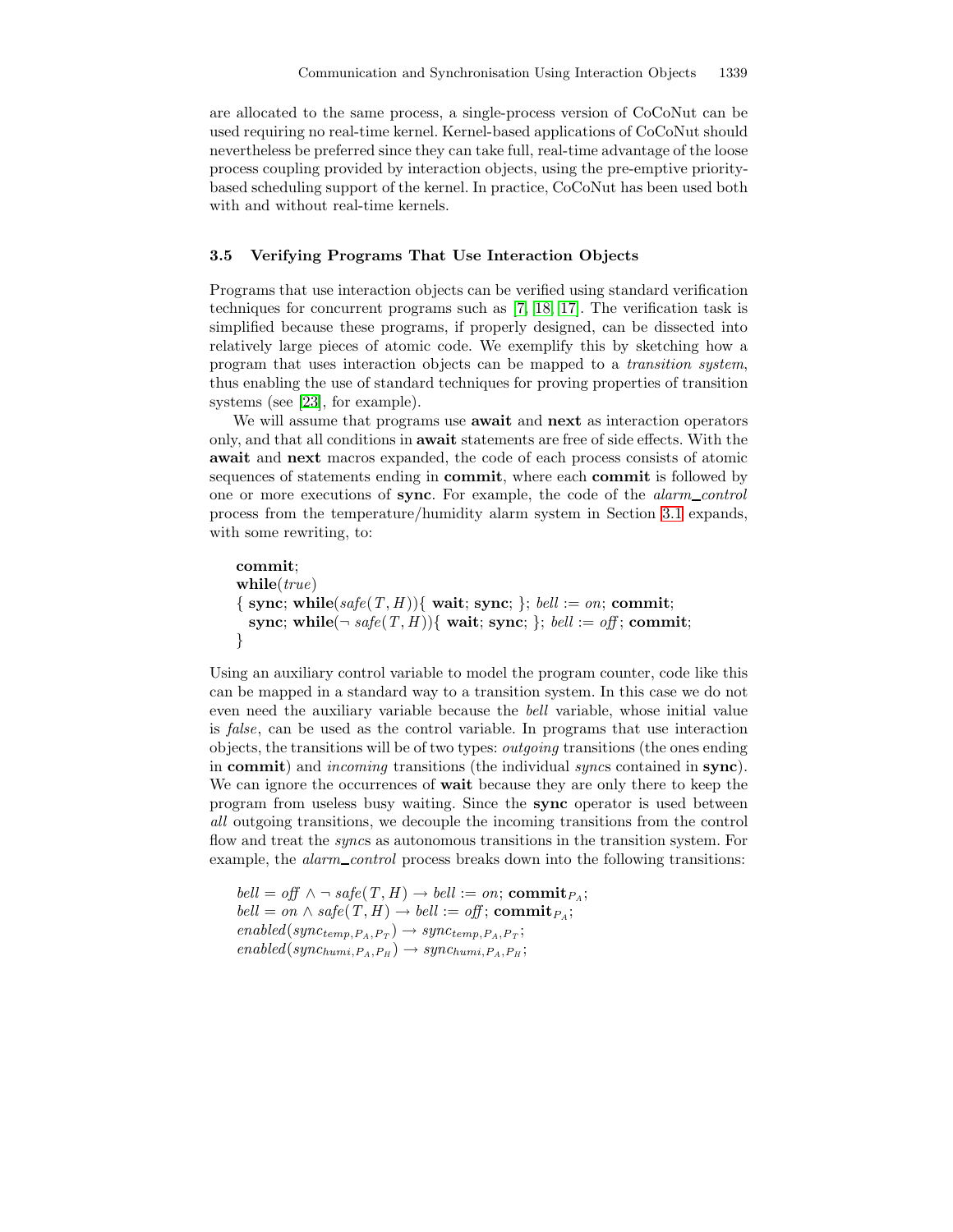Here  $P_A$ ,  $P_T$  and  $P_H$  represent the *alarm\_control*, *measure\_temperature* and *measure humidity* processes, respectively. The part on the left-hand side of an arrow is the *enabling condition* of the transition, and the part on the right-hand side is the atomic *action* of the transition. Using the formal specifications of the interaction objects, the transition rules can be expressed in terms of operations on variables and can be further simplified. For example, the input variables of interaction objects can generally be completely eliminated. In the above case, the occurrences of **commit**<sub> $P_A$ </sub> can even be omitted because they have no effect.

The decoupling of synchronisation actions from the control flow in the above mapping of programs to transition systems implies that we are actually using a more nondeterministic of version of the **sync** operator than the one defined in Section [2.5.](#page-7-2) Rather than assuming that **sync** executes *all* enabled *sync*s in a process, we assume that it executes *some* enabled *sync*s, where "some" could be anything between none and all. Fairness is assumed in the sense that an enabled *sync* will eventually be executed. This is the natural interpretation of the **sync** operator in a distributed setting. We prefer this interpretation in proving properties of programs, since it leads to simpler transition systems and wider applicability of programs. As a consequence, we should design our programs in such a way that their desired properties can be proven irrespective of the order of execution of the synchronisation actions. Note that if timing is important, as in the temperature/humidity alarm system, time steps can be added as transitions to the transition systems leading to a *timed transition systems* approach [\[11\]](#page-21-17).

### <span id="page-19-0"></span>**4 Related Work**

In this section, we compare our concurrent system model (processes communicating by means of interaction objects) to related approaches. A common aim of our model and more fundamental models, such as transition systems [\[18,](#page-21-14) [7\]](#page-21-13) and action systems [\[2\]](#page-21-18), including language outgrowths such as Seuss [\[19\]](#page-21-19) and DisCo [\[13\]](#page-21-20), is to support the use of sequential techniques in dealing with concurrent systems, based on an interleaving model of concurrency. The link with transition systems was already discussed in Section [3.5.](#page-18-0) In terms of action systems, access operations of objects would be *private actions* and interaction operations would be *joint actions* of processes. The difference is that we restrict ourselves to very special types of joint actions (*commit*s and *sync*s) allowing the definition of general interaction operators that can be inserted in the control flow of a process. Neither transition systems nor action systems consider processes at the level of control flow.

Interaction operators similar to the ones defined in this paper can be found, for example, in the Mianjin language [\[21\]](#page-21-21) and in SDL [\[6\]](#page-21-8). Mianjin is a parallel programming language supporting the concept of global objects and the ability to call methods of global objects asynchronously from different processes. The process owning the global object will not be interfered with until it calls the **poll** operator, which has a similar effect as a **sync** operator in that it executes all pending global method calls and thereby introduces an incoming interaction point in the process. The main differences are that **sync** is more restricted than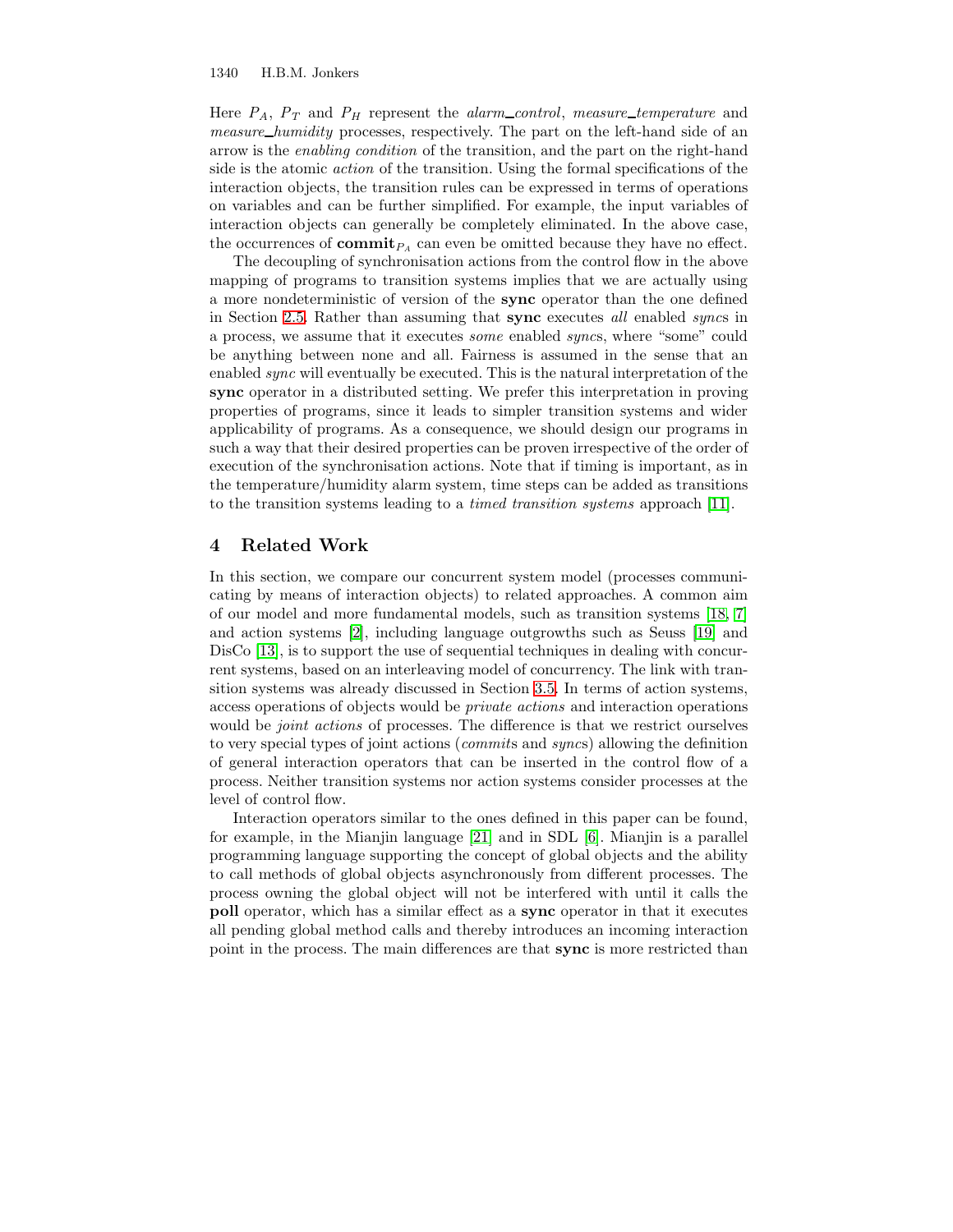**poll** since it executes synchronisation actions only, and that there is no equivalent of the **commit** operator in Mianjin.

As already noticed in Section [2.6,](#page-9-0) the **nextstate** operator of SDL is similar to the **next** interaction operator. SDL is a concurrent programming language supporting state machines that communicate asynchronously using "signals". At the beginning of a transition, a state machine can receive signals and during the transition it can send signals. The **nextstate** operator is used to terminate a transition. This can conceptually be seen as "committing" any pending output and "synchronising" to new input, before going to the next transition. The model defined in this paper is more general than the SDL programming model in that it allows state machines to communicate using any type of communication mechanism (interaction object). During a transition, a state machine can perform arbitrary input and output actions (access operations on interaction objects) without the danger of affecting the atomicity of the transition.

Monitors [\[3,](#page-21-22) [12,](#page-21-23) [4\]](#page-21-24) and interaction objects are similar in the sense that both define an abstraction mechanism for concurrent access to data. There is one essential difference: in monitors all interaction between processes accessing the data is controlled from within the monitor. Synchronisation is controlled internally e.g. using condition variables, implying that monitor operations are generally *blocking* operations. In contrast, the operations of an interaction object do not contain interaction points at all *except* for the two interaction operations *commit* and *sync* which are non-blocking. All interaction between processes is controlled *outside* an interaction object by means of three basic interaction operators. This has a number of consequences. First of all, processes can use a general form of condition synchronisation, using the **await** operator, instead of the dedicated condition synchronisation implemented by a monitor. Secondly, processes can define synchronisation conditions that involve multiple interaction objects. With monitors this is not possible because monitor operations may block. Finally, interaction objects are simpler to specify and verify than monitors: they can e.g. be specified completely using pre- and post-condition techniques.

### **5 Conclusion**

We conclude by recapitulating some of the salient features of the model of communication and synchronisation introduced in this paper. The key characteristic of this model is the strict separation of process interaction and data access as reflected in the definition of an interaction object. All process interaction is established by means of three interaction operators and all data access is noninterfering. As a consequence of this separation of concerns, programmers get full control over the interaction points in their programs and can deal with data access using standard sequential techniques. Furthermore, various standard ways of communication and synchronisation can be be modelled directly in terms of combinations of interaction operators and interaction objects. The model can be implemented in an efficient and platform-independent way, as demonstrated by the CoCoNut component [\[16\]](#page-21-3). Distributed implementations of interaction objects have not been discussed in this paper and are subject of future work.